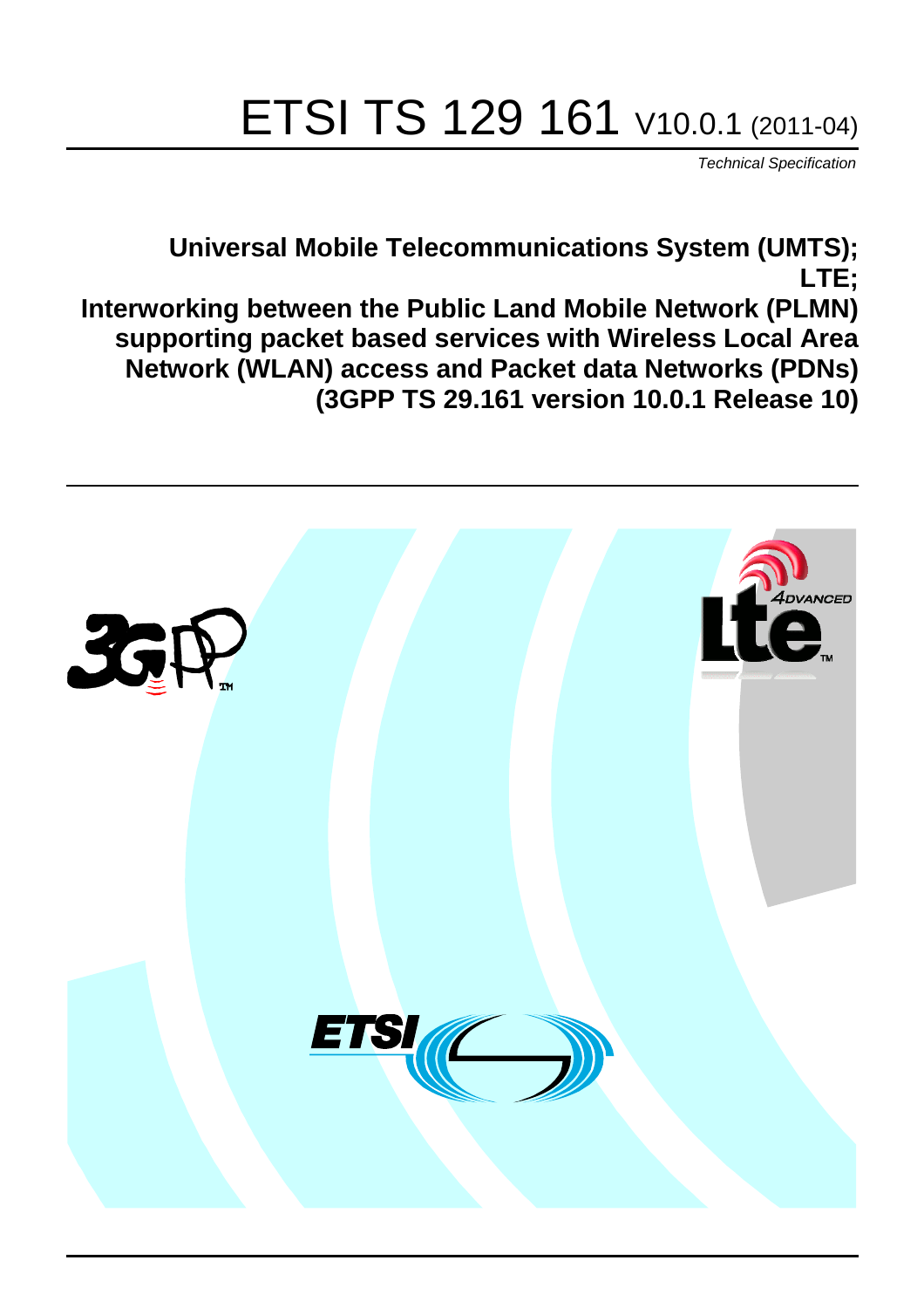Reference RTS/TSGC-0329161va01

> Keywords LTE, UMTS

#### *ETSI*

#### 650 Route des Lucioles F-06921 Sophia Antipolis Cedex - FRANCE

Tel.: +33 4 92 94 42 00 Fax: +33 4 93 65 47 16

Siret N° 348 623 562 00017 - NAF 742 C Association à but non lucratif enregistrée à la Sous-Préfecture de Grasse (06) N° 7803/88

#### *Important notice*

Individual copies of the present document can be downloaded from: [http://www.etsi.org](http://www.etsi.org/)

The present document may be made available in more than one electronic version or in print. In any case of existing or perceived difference in contents between such versions, the reference version is the Portable Document Format (PDF). In case of dispute, the reference shall be the printing on ETSI printers of the PDF version kept on a specific network drive within ETSI Secretariat.

Users of the present document should be aware that the document may be subject to revision or change of status. Information on the current status of this and other ETSI documents is available at <http://portal.etsi.org/tb/status/status.asp>

If you find errors in the present document, please send your comment to one of the following services: [http://portal.etsi.org/chaircor/ETSI\\_support.asp](http://portal.etsi.org/chaircor/ETSI_support.asp)

#### *Copyright Notification*

No part may be reproduced except as authorized by written permission. The copyright and the foregoing restriction extend to reproduction in all media.

> © European Telecommunications Standards Institute 2011. All rights reserved.

**DECT**TM, **PLUGTESTS**TM, **UMTS**TM, **TIPHON**TM, the TIPHON logo and the ETSI logo are Trade Marks of ETSI registered for the benefit of its Members.

**3GPP**TM is a Trade Mark of ETSI registered for the benefit of its Members and of the 3GPP Organizational Partners. **LTE**™ is a Trade Mark of ETSI currently being registered

for the benefit of its Members and of the 3GPP Organizational Partners.

**GSM**® and the GSM logo are Trade Marks registered and owned by the GSM Association.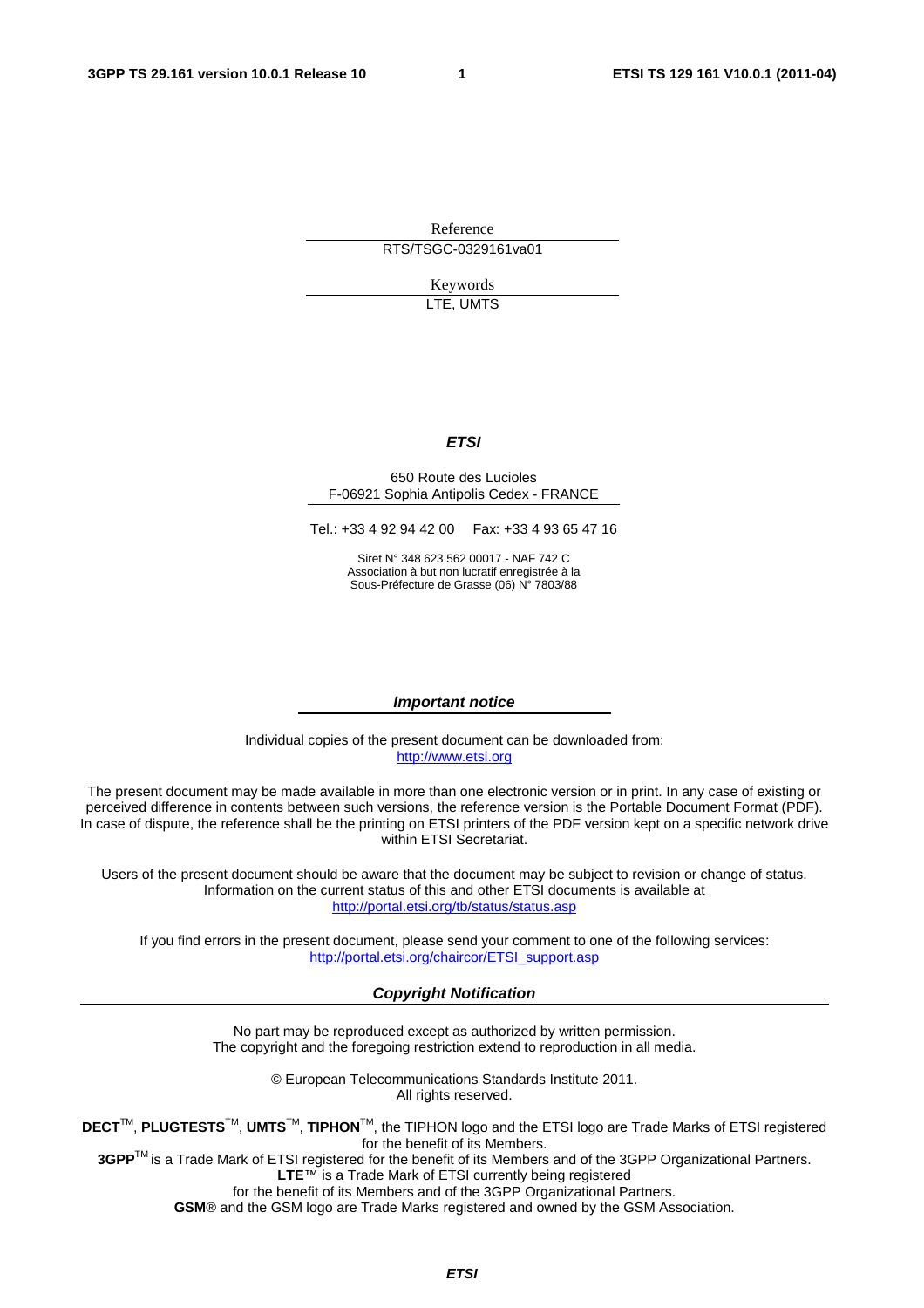# Intellectual Property Rights

IPRs essential or potentially essential to the present document may have been declared to ETSI. The information pertaining to these essential IPRs, if any, is publicly available for **ETSI members and non-members**, and can be found in ETSI SR 000 314: *"Intellectual Property Rights (IPRs); Essential, or potentially Essential, IPRs notified to ETSI in respect of ETSI standards"*, which is available from the ETSI Secretariat. Latest updates are available on the ETSI Web server ([http://webapp.etsi.org/IPR/home.asp\)](http://webapp.etsi.org/IPR/home.asp).

Pursuant to the ETSI IPR Policy, no investigation, including IPR searches, has been carried out by ETSI. No guarantee can be given as to the existence of other IPRs not referenced in ETSI SR 000 314 (or the updates on the ETSI Web server) which are, or may be, or may become, essential to the present document.

# Foreword

This Technical Specification (TS) has been produced by ETSI 3rd Generation Partnership Project (3GPP).

The present document may refer to technical specifications or reports using their 3GPP identities, UMTS identities or GSM identities. These should be interpreted as being references to the corresponding ETSI deliverables.

The cross reference between GSM, UMTS, 3GPP and ETSI identities can be found under [http://webapp.etsi.org/key/queryform.asp.](http://webapp.etsi.org/key/queryform.asp)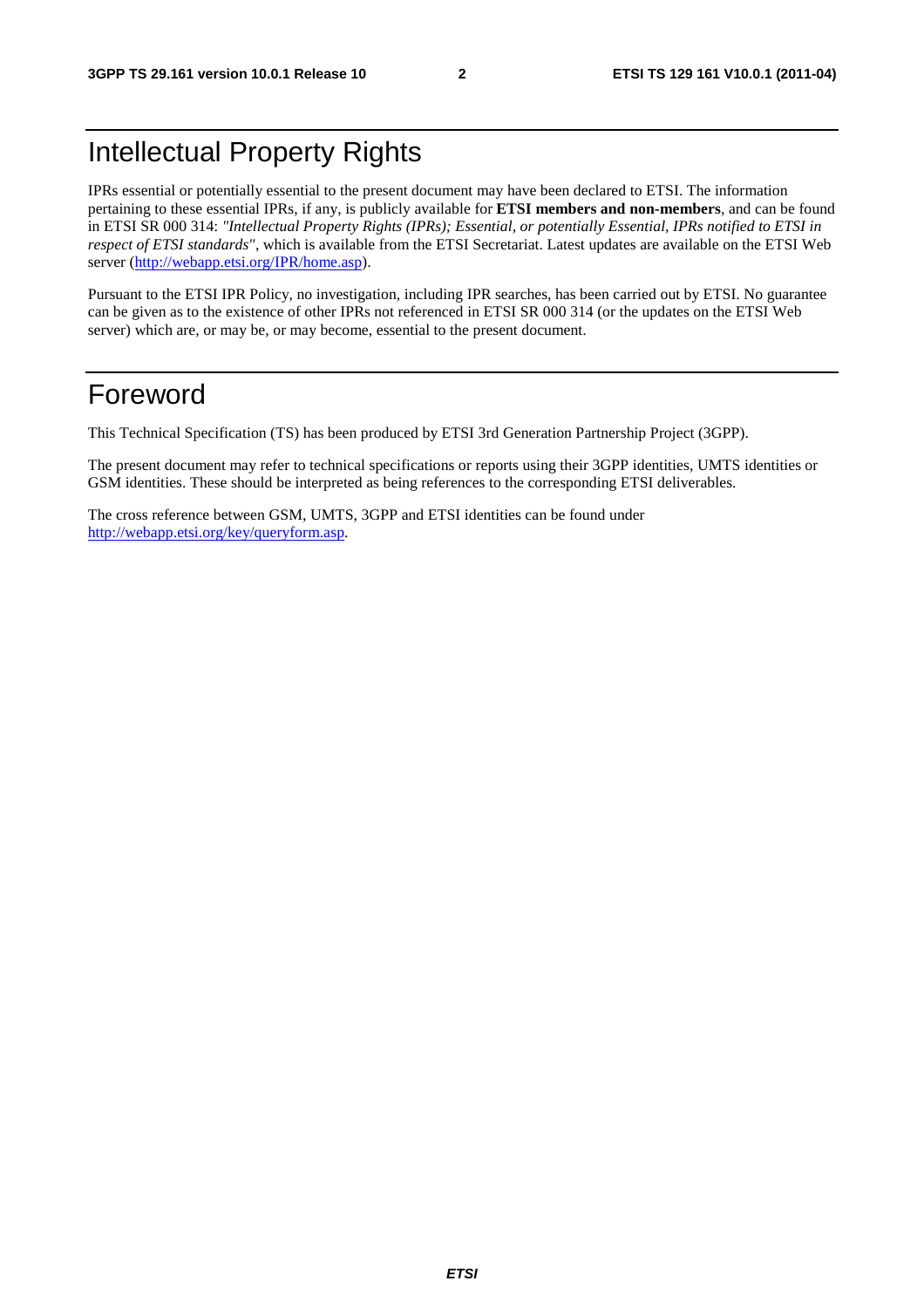$\mathbf{3}$ 

# Contents

| 1                                              |  |  |  |  |  |
|------------------------------------------------|--|--|--|--|--|
| 2                                              |  |  |  |  |  |
| 3<br>3.1<br>3.2<br>3.3                         |  |  |  |  |  |
| $\overline{4}$<br>4.1<br>4.2                   |  |  |  |  |  |
| 5                                              |  |  |  |  |  |
| 6                                              |  |  |  |  |  |
| 7<br>8<br>8.1                                  |  |  |  |  |  |
| 8.2<br>8.2.1<br>8.2.1.1<br>8.2.1.2             |  |  |  |  |  |
| 8.2.1.3<br>8.2.1.3.1<br>8.2.1.3.2<br>8.2.1.3.3 |  |  |  |  |  |
| 8.2.1.3.4<br>8.3<br>8.4<br>8.5<br>8.6          |  |  |  |  |  |
| 9<br>9.1<br>9.2<br>9.3                         |  |  |  |  |  |
| 10                                             |  |  |  |  |  |
| 11<br>11.1<br>11.2<br>11.3<br>11.4             |  |  |  |  |  |
| 11a<br>11a.1<br>11a.2<br>11a.3<br>11a.4        |  |  |  |  |  |
| 12<br>12.1<br>12.2                             |  |  |  |  |  |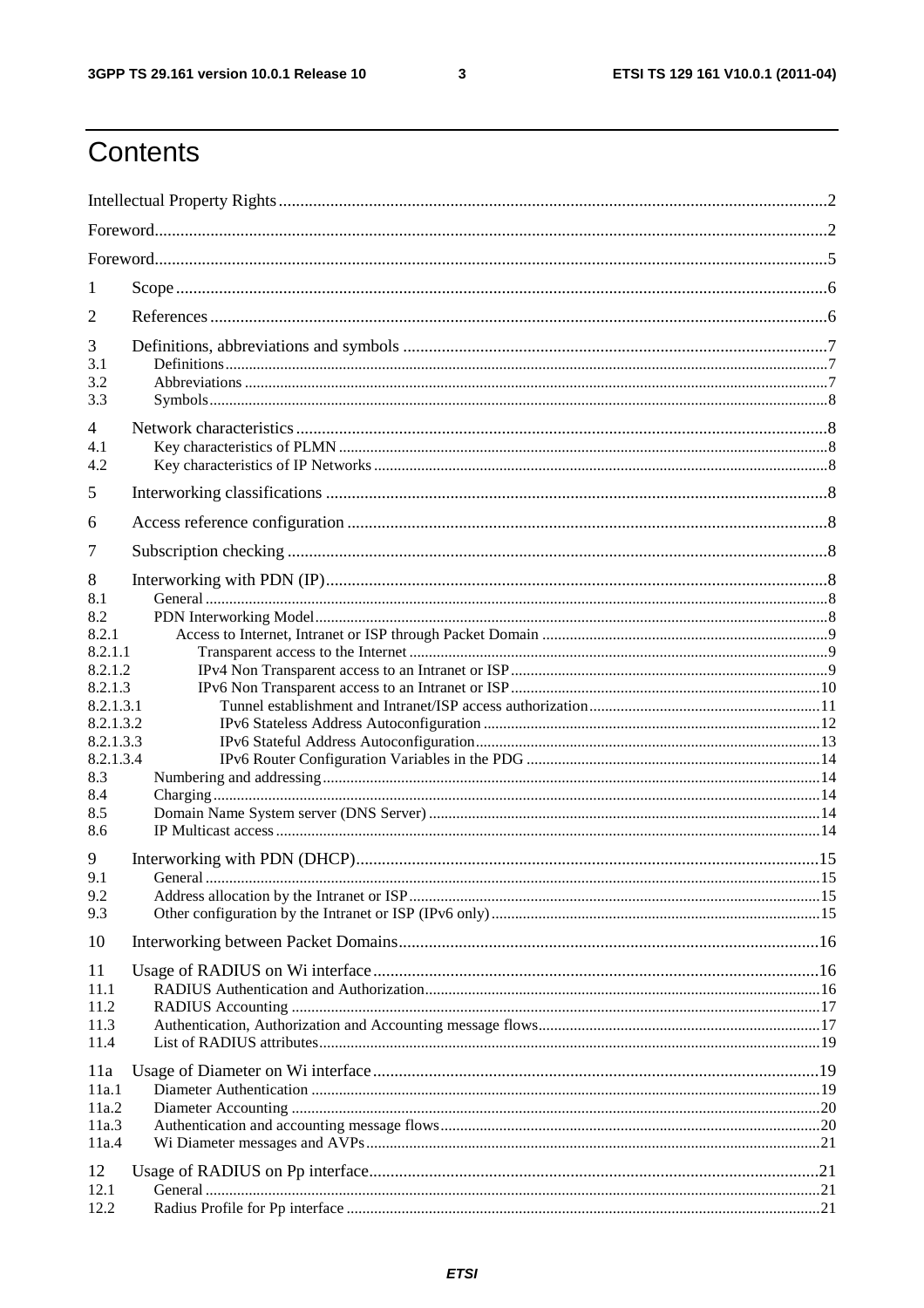| 12.3 |  |  |  |  |
|------|--|--|--|--|
|      |  |  |  |  |
|      |  |  |  |  |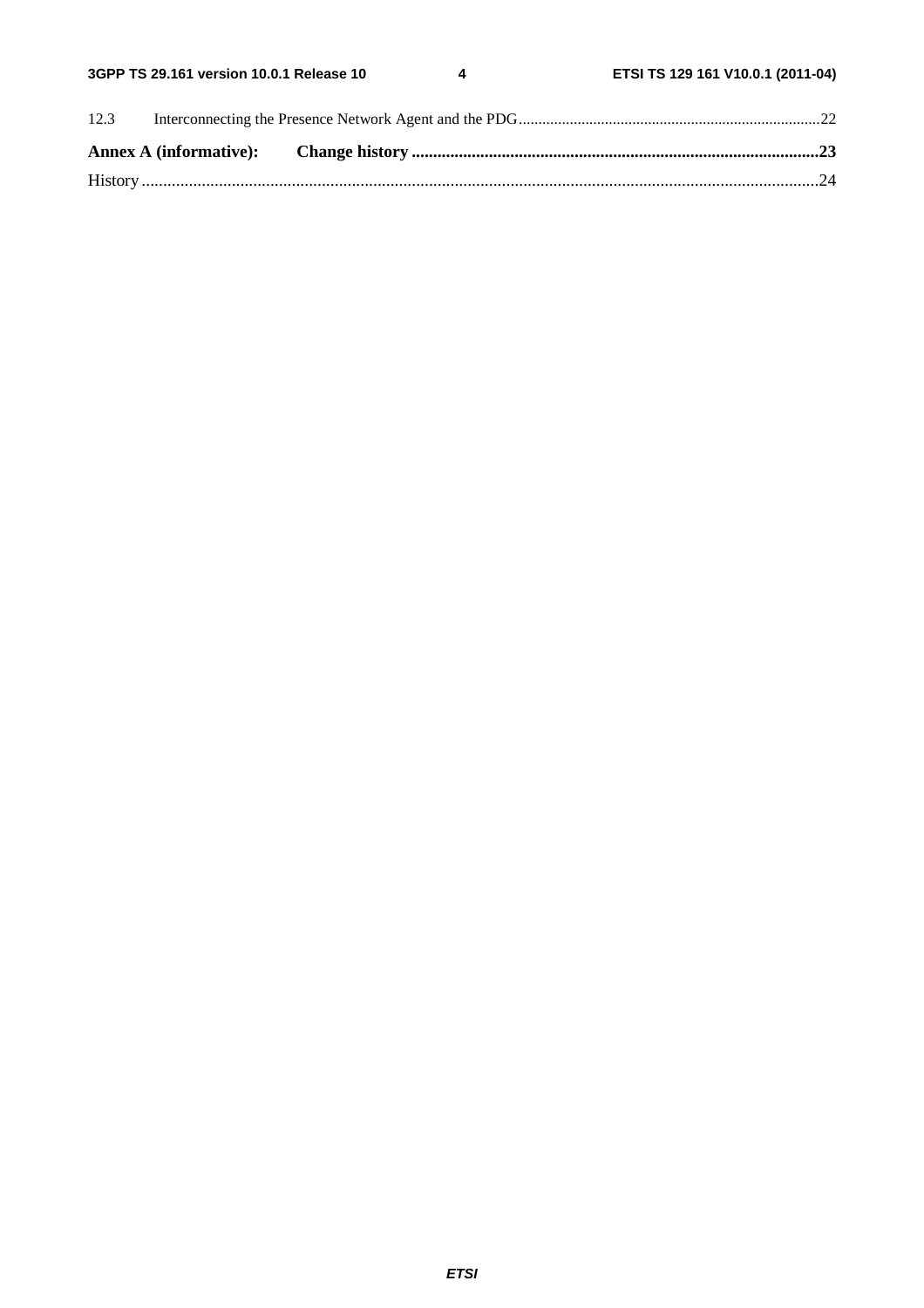### Foreword

This Technical Specification (TS) has been produced by the 3<sup>rd</sup> Generation Partnership Project (3GPP).

The present document describes the network interworking for the Packet Domain. Interworking to various external networks is defined together with the interworking for data forwarding while subscribers roam within the 3GPP system.

The contents of the present document are subject to continuing work within the TSG and may change following formal TSG approval. Should the TSG modify the contents of the present document, it will be re-released by the TSG with an identifying change of release date and an increase in version number as follows:

Version x.y.z

where:

- x the first digit:
	- 1 presented to TSG for information;
	- 2 presented to TSG for approval;
	- 3 or greater indicates TSG approved document under change control.
- y the second digit is incremented for all changes of substance, i.e. technical enhancements, corrections, updates, etc.
- z the third digit is incremented when editorial only changes have been incorporated in the document.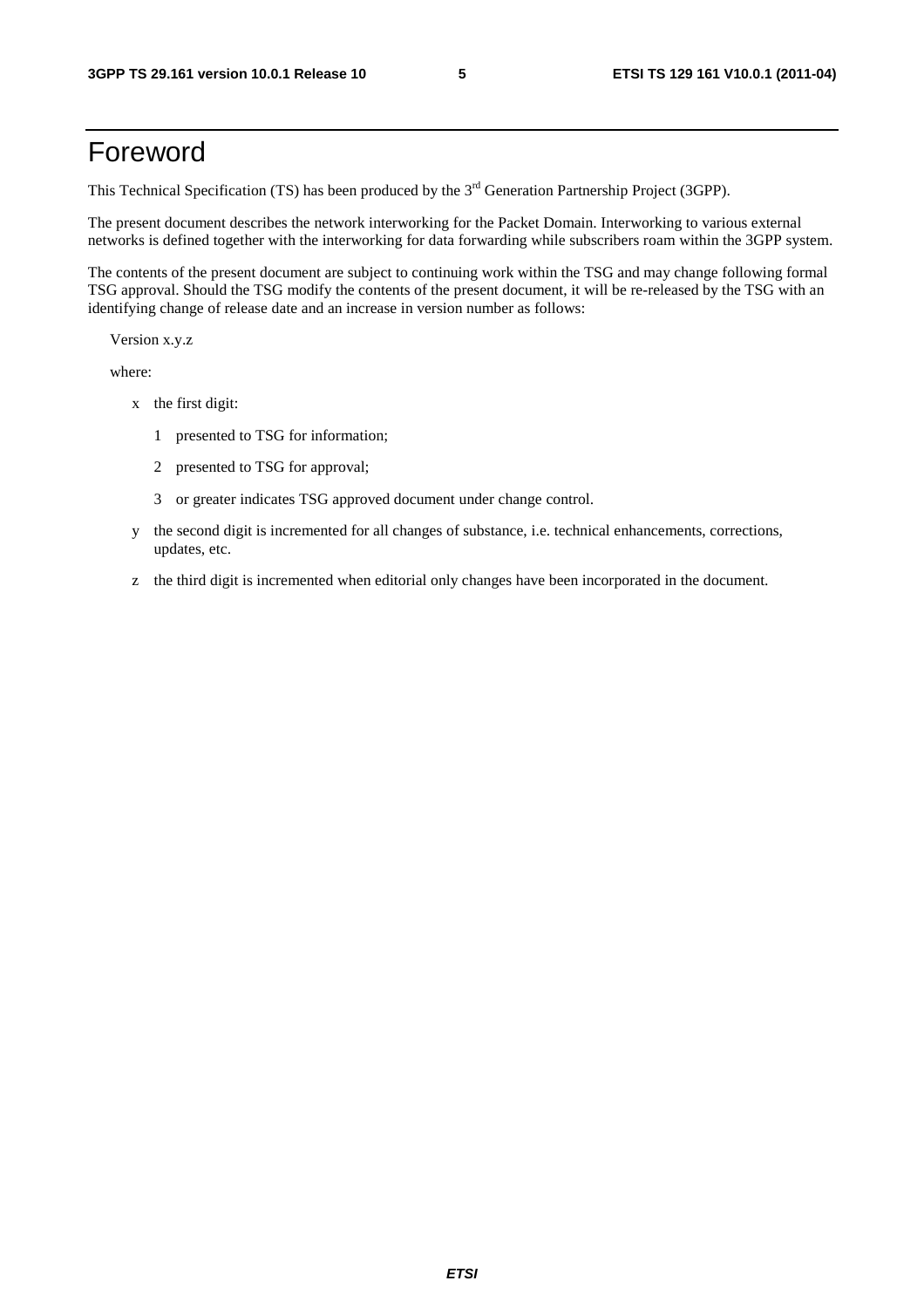### 1 Scope

The present document defines the requirements for Packet Domain interworking between a:

- a) PLMN with WLAN access and PDN;
- b) PLMN with WLAN access and PLMN.

The present document also defines, in clause 12, the usage of Radius at the Pp Reference Point between the Packet Data Gateway and the Presence Network Agent, see 3GPP TS 23.141 [18].

### 2 References

The following documents contain provisions which, through reference in this text, constitute provisions of the present document.

- References are either specific (identified by date of publication, edition number, version number, etc.) or non-specific.
- For a specific reference, subsequent revisions do not apply.
- For a non-specific reference, the latest version applies. In the case of a reference to a 3GPP document (including a GSM document), a non-specific reference implicitly refers to the latest version of that document *in the same Release as the present document*.
- [1] 3GPP TS 23.234: "3GPP system to Wireless Local Area Network (WLAN) interworking; System description".
- [2] 3GPP TS 29.234: "3GPP system to Wireless Local Area Network (WLAN) interworking; Stage 3".
- [3] 3GPP TS 24.234: "3GPP system to Wireless Local Area Network (WLAN) interworking; User Equipment (UE) to network protocols; Stage 3".
- [4] 3GPP TS 29.061: "Interworking between the Public Land Mobile Network (PLMN) supporting packet based services and Packet Data Networks (PDN)".
- [5] 3GPP TR 21.905: "Vocabulary for 3GPP Specifications".
- [6] IETF RFC 1034 (1987): "Domain names concepts and facilities".
- [7] IETF RFC 1035 (1987): "Domain names implementation and specification".
- [8] IETF RFC 2131 (1997): "Dynamic Host Configuration Protocol".
- [9] IETF RFC 3315 (2003) "Dynamic Host Configuration Protocol for IPv6 (DHCPv6)".
- [10] IETF RFC 2865 (2000): "Remote Authentication Dial In User Service (RADIUS)".
- [11] **IETF RFC 3162 (2001): "RADIUS and IPv6".**
- [12] IETF RFC 2866 (2000): "RADIUS Accounting".
- [13] IETF RFC 2373 (1998): "IP Version 6 Addressing Architecture".
- [14] IETF RFC 2461 (1998): "Neighbor Discovery for IP Version 6 (IPv6)".
- [15] IETF RFC 2462 (1998): "IPv6 Stateless Address Autoconfiguration".
- [16] 3GPP TS 33.234: "3G security; Wireless Local Area Network (WLAN) interworking security".
- [17] 3GPP TS 24.229: "Internet Protocol (IP) multimedia call control protocol based on Session Initiation Protocol (SIP) and Session Description Protocol (SDP); Stage 3".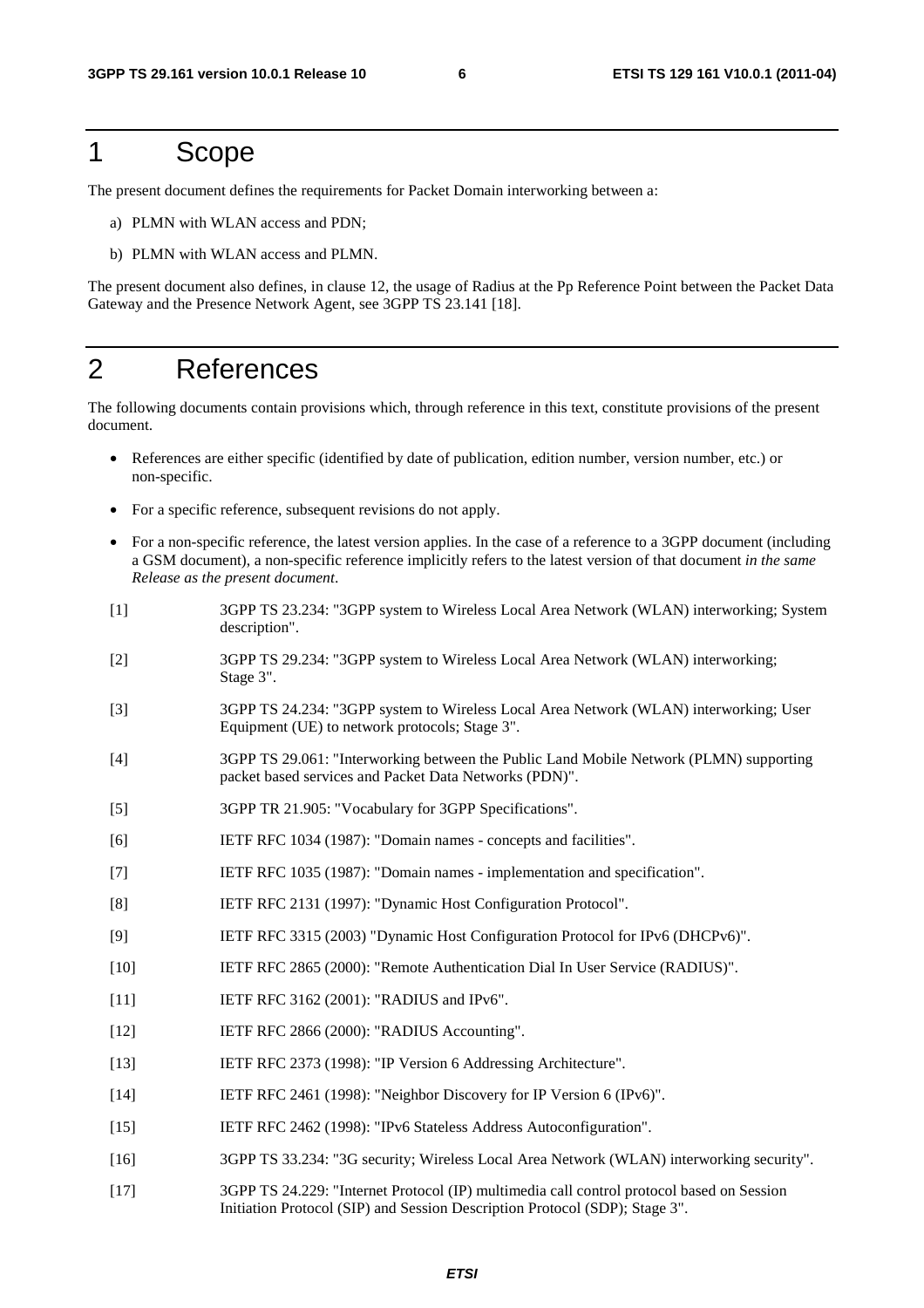- [18] 3GPP TS 23.141: "Presence Service; Architecture and functional description".
- [19] IETF RFC 4739, (2006): "Multiple Authentication Exchanges in the Internet Key Exchange (IKEv2) Protocol".
- [20] IETF RFC 3579, September 2003: "RADIUS (Remote Authentication Dial In User Service) Support for Extensible Authentication Protocol (EAP)".
- [21] IETF RFC 4005 (2005): "Diameter Network Access Server Application".
- [22] IETF RFC 3588 "Diameter Base Protocol".

# 3 Definitions, abbreviations and symbols

### 3.1 Definitions

For the purposes of the present document, the terms and definitions given in 3GPP TS 23.234 [1] and the following apply:

**3GPP - WLAN Interworking:** used generically to refer to interworking between the 3GPP system and the WLAN family of standards

**interworking WLAN:** WLAN that interworks with a 3GPP system

**Serving WLAN:** interworking WLAN that the user is connected to, i.e. either a visited or a home WLAN

**Visited WLAN:** interworking WLAN that Interworks only with a visited PLMN

**WLAN UE:** UE (equipped with UICC card including (U)SIM) utilized by a 3GPP subscriber to access the WLAN interworking

**External AAA Server:** The External AAA Server is located in an external packet data network. The PDG interworks with the External AAA Server via the Wi reference point.

### 3.2 Abbreviations

For the purposes of the present document, the abbreviations given in 3GPP TR 21.905 [5] and the following apply:

| <b>APN</b>         | <b>Access Point Name</b>                      |
|--------------------|-----------------------------------------------|
| <b>DHCP</b>        | <b>Dynamic Host Configuration Protocol</b>    |
| DHCP <sub>v6</sub> | Dynamic Host Configuration Protocol version 6 |
| <b>DNS</b>         | Domain Name System                            |
| <b>IETF</b>        | <b>Internet Engineering Task Force</b>        |
| <b>IP</b>          | <b>Internet Protocol</b>                      |
| IPv4               | Internet Protocol version 4                   |
| IPv6               | Internet Protocol version 6                   |
| <b>ISP</b>         | Internet Service Provider                     |
| <b>I-WLAN</b>      | Interworked / interworking WLAN               |
| LAN                | Local Area Network                            |
| <b>MTU</b>         | Maximum Transfer Unit                         |
| <b>PDG</b>         | Packet Data Gateway                           |
| <b>PDN</b>         | Packet Data Network                           |
| <b>PPP</b>         | Point-to-Point Protocol                       |
| PS.                | Packet Switched                               |
| <b>RADIUS</b>      | Remote Authentication Dial In User Service    |
| <b>TCP</b>         | <b>Transmission Control Protocol</b>          |
| W-APN              | WLAN APN                                      |
| WLAN               | Wireless Local Area Network                   |
|                    |                                               |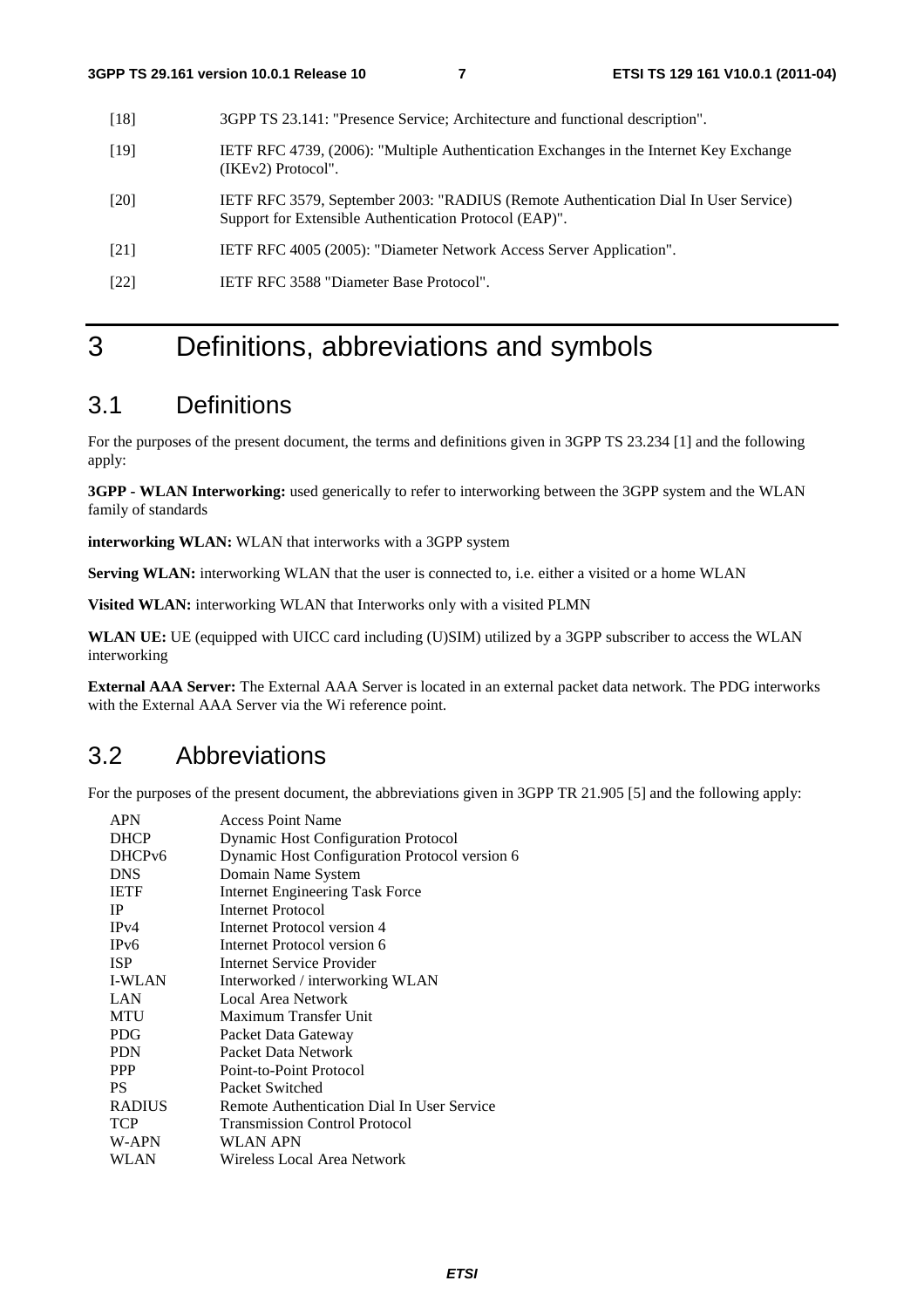### 3.3 Symbols

For the purposes of the present document, the following symbols apply:

Wi Reference point between a Packet Data Gateway and an external IP Network

Pp Reference point between a Packet Data Gateway and a Presence Network Agent

### 4 Network characteristics

### 4.1 Key characteristics of PLMN

The PLMN is fully defined in the 3GPP technical specifications. The key characteristics of 3GPP - WLAN Interworking are found in 3GPP TS 23.234 [1].

### 4.2 Key characteristics of IP Networks

Refer to 3GPP TS 29.061 [4].

# 5 Interworking classifications

Refer to 3GPP TS 29.061 [4].

# 6 Access reference configuration

Refer to scenario 3 in the clause Interworking Architecture in 3GPP TS 23.234 [1].

# 7 Subscription checking

Subscription is checked during the WLAN attach procedure and at the tunnel establishment as described in 3GPP TS 23.234 [1].

# 8 Interworking with PDN (IP)

NOTE: The application of procedures in this subclause is not recommended if user authentication and authorisation with AAA server is required because of the following reason: In order to perform RADIUS Authentication, the user ID and password information have to be passed from WLAN UE to PDG. However, this function is missing in the IKEv2 protocol that 3GPP TS 33.234 [16] refers in this release. In addition, user authentication and authorisation with AAA server will be standardised in release 7.

### 8.1 General

Packet Domain with the 3GPP - WLAN Interworking access shall support interworking with networks based on the Internet Protocol (IP). These interworked networks may be either intranets or the Internet.

### 8.2 PDN Interworking Model

When interworking with the IP networks, the Packet Domain with the 3GPP - WLAN Interworking access can operate IPv4 or IPv6. The interworking point with IP networks is at the Wi reference point, refer to scenario 3 in the clause Interworking Architecture in 3GPP TS 23.234 [1].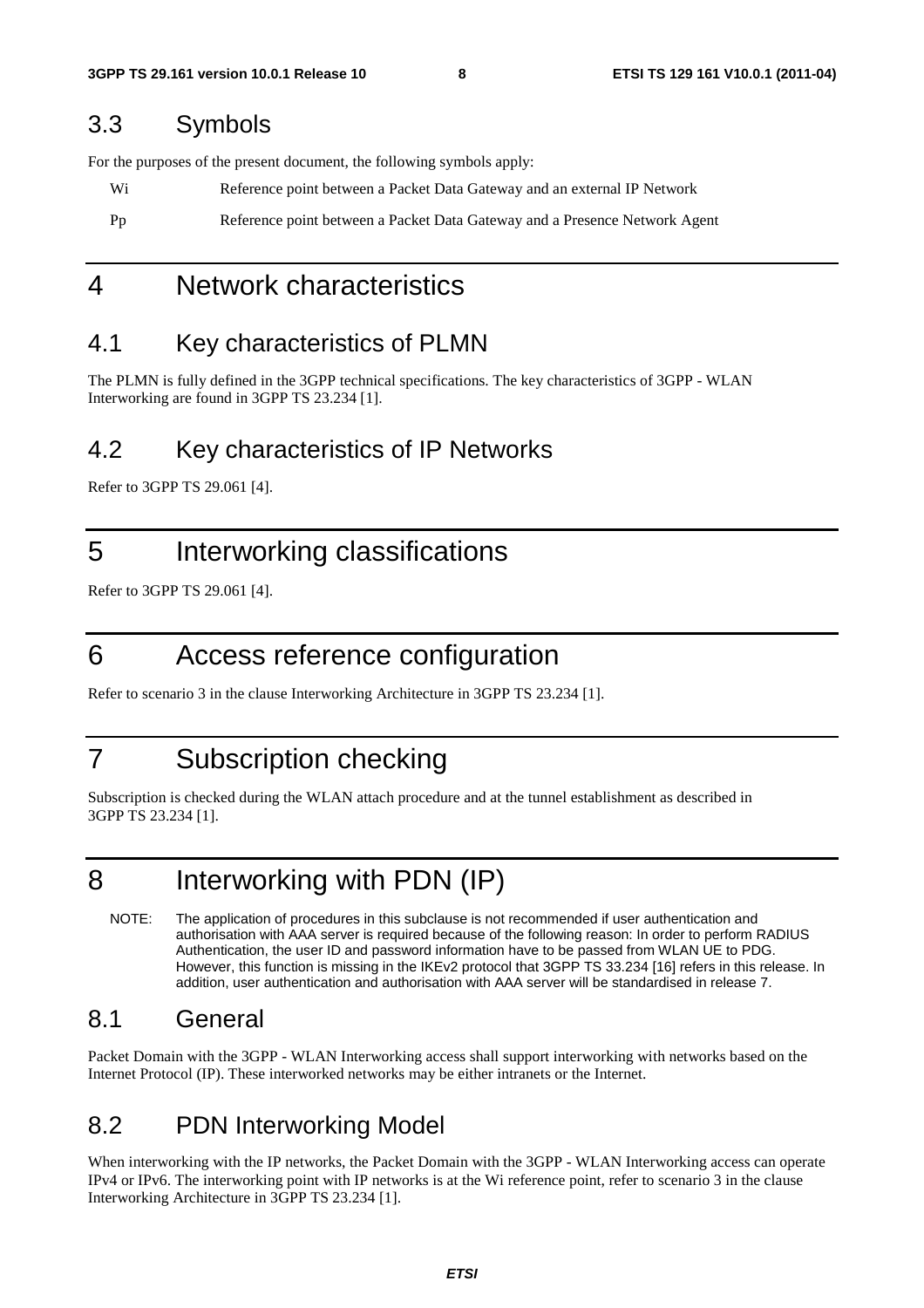The PDG for interworking with the IP network is the access point of the Packet Domain. In this case the Packet Domain network will look like any other IP network or subnetwork.

Typically in the IP networks, the interworking with subnetworks is done via IP routers. The Wi reference point is between the PDG and the external IP network. From the external IP network's point of view, the PDG is seen as a normal IP router. The L2 and L1 layers are operator specific.

It is out of the scope of the present document to standardize the router functions and the used protocols in the Wi reference point.

Interworking with user defined ISPs and private/public IP networks is subject to interconnect agreements between the network operators.

No user data or header compression is done in the PDG.

#### 8.2.1 Access to Internet, Intranet or ISP through Packet Domain

The access to Internet, Intranet or ISP may involve specific functions such as user authentication, user's authorization, end to end encryption between the UE and Intranet/ISP, allocation of a dynamic address belonging to the PLMN/Intranet/ISP addressing space, IPv6 address autoconfiguration, etc.

For this purpose the Packet Domain may offer:

- either direct transparent access to the Internet; or
- a non-transparent access to the Intranet/ISP. In this case the Packet Domain, i.e. the PDG, takes part in the functions listed above.

#### 8.2.1.1 Transparent access to the Internet

The WLAN UE is given an IPv4 address or IPv6 Prefix belonging to the operator addressing space. The address or IPv6 Prefix is given either at subscription in which case it is a static address or at the WLAN session authorization in which case it is a dynamic address. This address or IPv6 Prefix is used for packet forwarding between the Internet and the PDG and within the packet domain. With IPv6, either Stateless or Stateful Address Autoconfiguration shall be used to assign an IPv6 address to the terminal. These procedures are as described in the IPv6 non-transparent access case except that the addresses belong to the operator addressing space. The use of stateful or stateless is configured per W-APN.

The transparent case provides at least a basic ISP service. As a consequence of this it may therefore provide a bearer service for a tunnel to a private Intranet. For details of this specific case, refer to 3GPP TS 29.061 [4], subclause "Transparent access to the Internet".

#### 8.2.1.2 IPv4 Non Transparent access to an Intranet or ISP

The WLAN UE is given an address belonging to the Intranet/ISP addressing space. The address is given either at subscription in which case it is a static address or at the WLAN session authorization in which case it is a dynamic address. This address is used for packet forwarding within the PDG and for packet forwarding on the Intranet/ISP. This requires a link between the PDG and an address allocation server, like AAA or DHCP belonging to the Intranet/ISP.

Access to the ISP/Intranet may require the authentication and authorization with the External AAA Server. The PDG may negotiate with the WLAN UE whether "Multiple authentication Exchanges in IKEv2" is supported or not. If both WLAN UE and PDG support this function and WLAN UE requests multiple authentications with the External AAA Server, then next authentication and authorization with the External AAA Server is performed after the successful authentication and autorisation with the 3GPP AAA Server. Details on the multiple authentications are specified in IETF RFC 4739 [19]. Whether or not multiple authentications and authorizations are required is configured on a W-APN basis in the PDG.

If the UE requests an IP address from a DHCP server, refer to RFC 2131 [8], the tunnel establishment acknowledgement brings the IP address from the PDG to the WLAN UE, refer to 3GPP TS 24.234 [3].

Figure 1 describes the access signalling between the PDG and the ISP/Intranet in the IPv4 Non-Transparent case.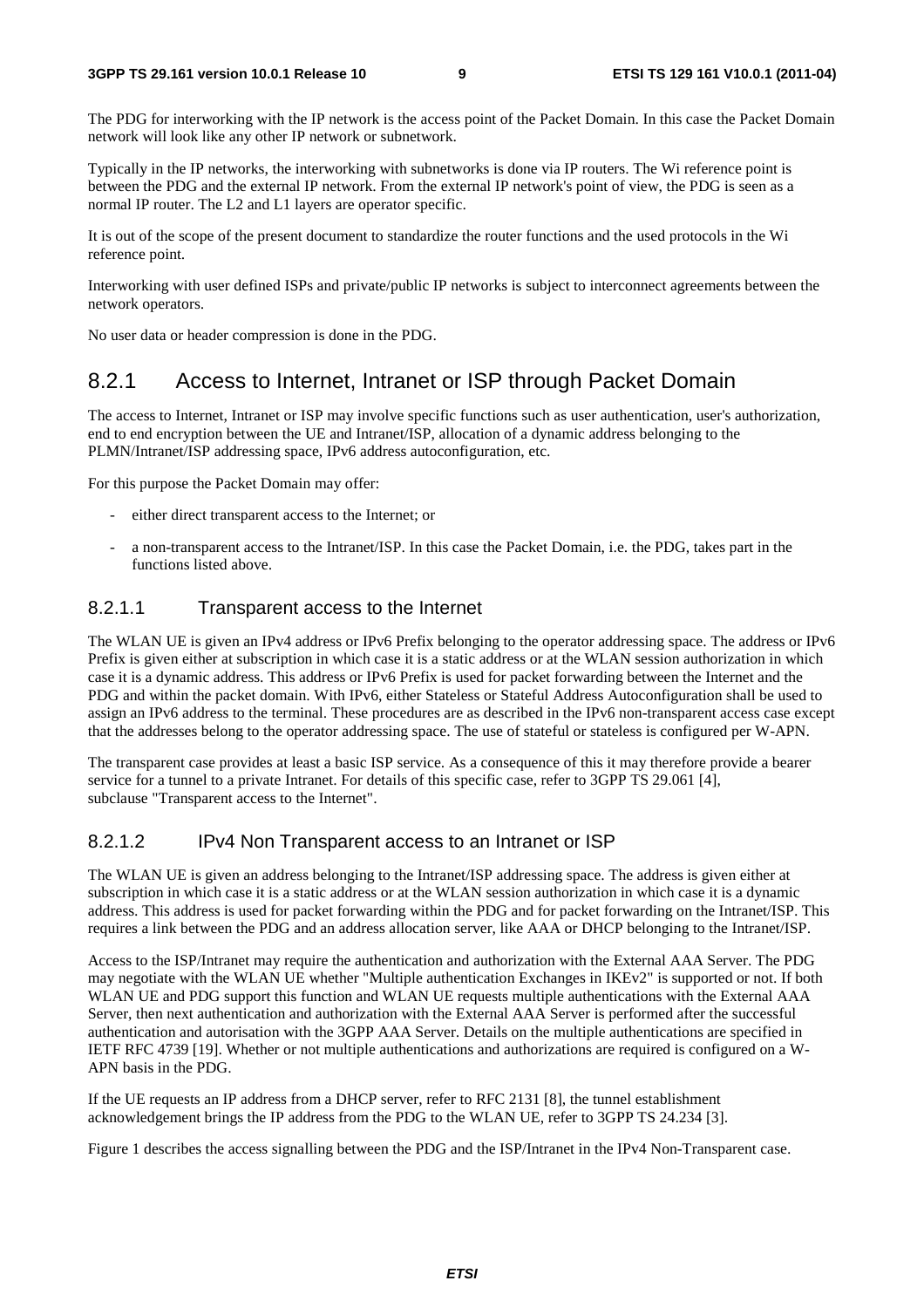

#### **Figure 1: IPv4 Non-Transparent access to an Intranet or ISP**

#### 8.2.1.3 IPv6 Non Transparent access to an Intranet or ISP

When using IPv6 Address Autoconfiguration (either Stateless or Stateful), the process of setting up the access to an Intranet or ISP involves two signalling phases. The first signalling phase is done in the control plane and consists of the WLAN access authentication and authorization and tunnel establishment. The second signalling phase is done in the user plane.

The user plane signalling phase shall be either stateless or stateful. The stateless procedure, which involves only the WLAN UE and the PDG, is described in subclause "IPv6 Stateless Address Autoconfiguration". The stateful procedure, which involves the WLAN UE, PDG (as DHCP relay agent) and one or several DHCP servers on the Intranet or ISP, is described in subclause "IPv6 Stateful Address Autoconfiguration".

Whether to use stateless or stateful address autoconfiguration procedure is configured per W-APN in the PDG. For W-APNs configured as stateless, the PDG shall only use the Prefix part of the IPv6 address for forwarding of UE terminated IP packets. The size of the prefix shall be according to the maximum prefix length for a global IPv6 address as specified in the IPv6 Addressing Architecture, see RFC 2373 [13].

The selection between Stateful and Stateless Autoconfiguration is dictated by the Router Advertisements sent by the PDG as described in the corresponding subclauses below and according to the principles defined in RFC 2461 [14] and RFC 2462 [15].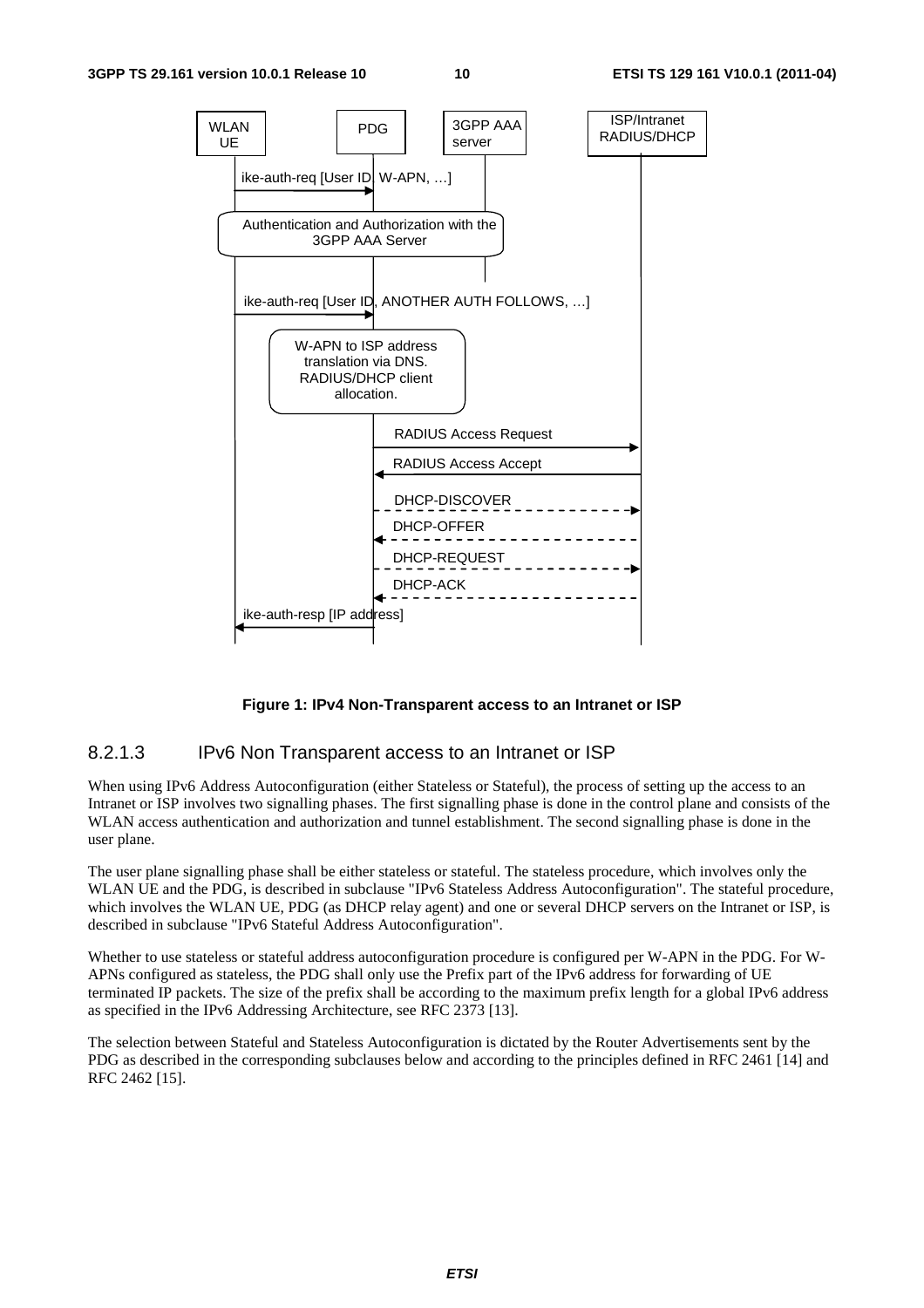#### 8.2.1.3.1 Tunnel establishment and Intranet/ISP access authorization

The PDG provides the WLAN UE with an IPv6 Prefix belonging to the Intranet/ISP addressing space. A dynamic IPv6 address shall be given using either stateless or stateful address autoconfiguration. This IPv6 address is used for packet forwarding within the packet domain and for packet forwarding on the Intranet/ISP. The WLAN UE may send an authentication request at the tunnel establishment and the PDG may request user authentication from a server, e.g. AAA, belonging to the Intranet/ISP.

Access to the ISP/Intranet may require the authentication and authorization with the External AAA Server. The PDG may negotiate with the WLAN UE whether "Multiple authentication Exchanges in IKEv2" is supported or not. If both WLAN UE and PDG support this function and WLAN UE requests multiple authentications with the External AAA Server, then next authentication and authorization with the External AAA Server is performed after the successful authentication and autorisation with the 3GPP AAA Server. Details on the multiple authentications are specified in IETF RFC 4739 [19]. Whether or not multiple authentications and authorizations are required is configured on a W-APN basis in the PDG.

In order to avoid any conflict between the link-local address of the WLAN UE and that of the PDG, the Interface-Identifier used by the UE to build its link-local address shall be assigned by the PDG. The PDG ensures the uniqueness of this interface-identifier.

Figure 2 describes the tunnel establishment between the WLAN UE and the PDG in the IPv6 Non-Transparent case.

The PDG deduces from local configuration data associated with the W-APN:

- IPv6 address allocation type (stateless or stateful);
- the source of IPv6 Prefixes in the stateless case (PDG internal prefix pool, or external address allocation server);
- any server(s) to be used for address allocation, authentication and/or protocol configuration options retrieval (e.g. IMS related configuration, see 3GPP TS 24.229 [17]);
- the protocol e.g. RADIUS, to be used with the server(s);
- the communication and security feature needed to communicate with the server(s).

As an example the PDG may use one of the following options:

- PDG internal Prefix pool for IPv6 prefix allocation and no authentication;
- PDG internal Prefix pool for IPv6 prefix allocation and RADIUS for authentication. The External AAA Server responds with either an Access-Accept or an Access-Reject to the RADIUS client in the PDG;
- RADIUS for authentication and IPv6 prefix allocation. The External AAA Server responds with either an Access-Accept or an Access-Reject to the RADIUS client in the PDG.

DHCPv6 may be used for IPv6 prefix allocation.

IPv6 Prefixes in a PDG internal Prefix pool shall be configurable and structured per W-APN.

The PDG shall return an IPv6 address composed of a Prefix and an Interface-Identifier in the tunnel establishment acknowledgement message (ike-auth-resp). The Interface-Identifier may have any value and it does not need to be unique within or across W-APNs. It shall however not conflict with the Interface-Identifier the PDG has selected for its own side of the UE-PDG link. The Prefix assigned by the PDG or the External AAA Server shall be globally or sitelocal unique, if stateless address autoconfiguration is configured on this W-APN. If, on the other hand, stateful address autoconfiguration is configured on the W-APN, the Prefix part of the IPv6 address returned to the UE shall be set to the link-local prefix (FE80::/64).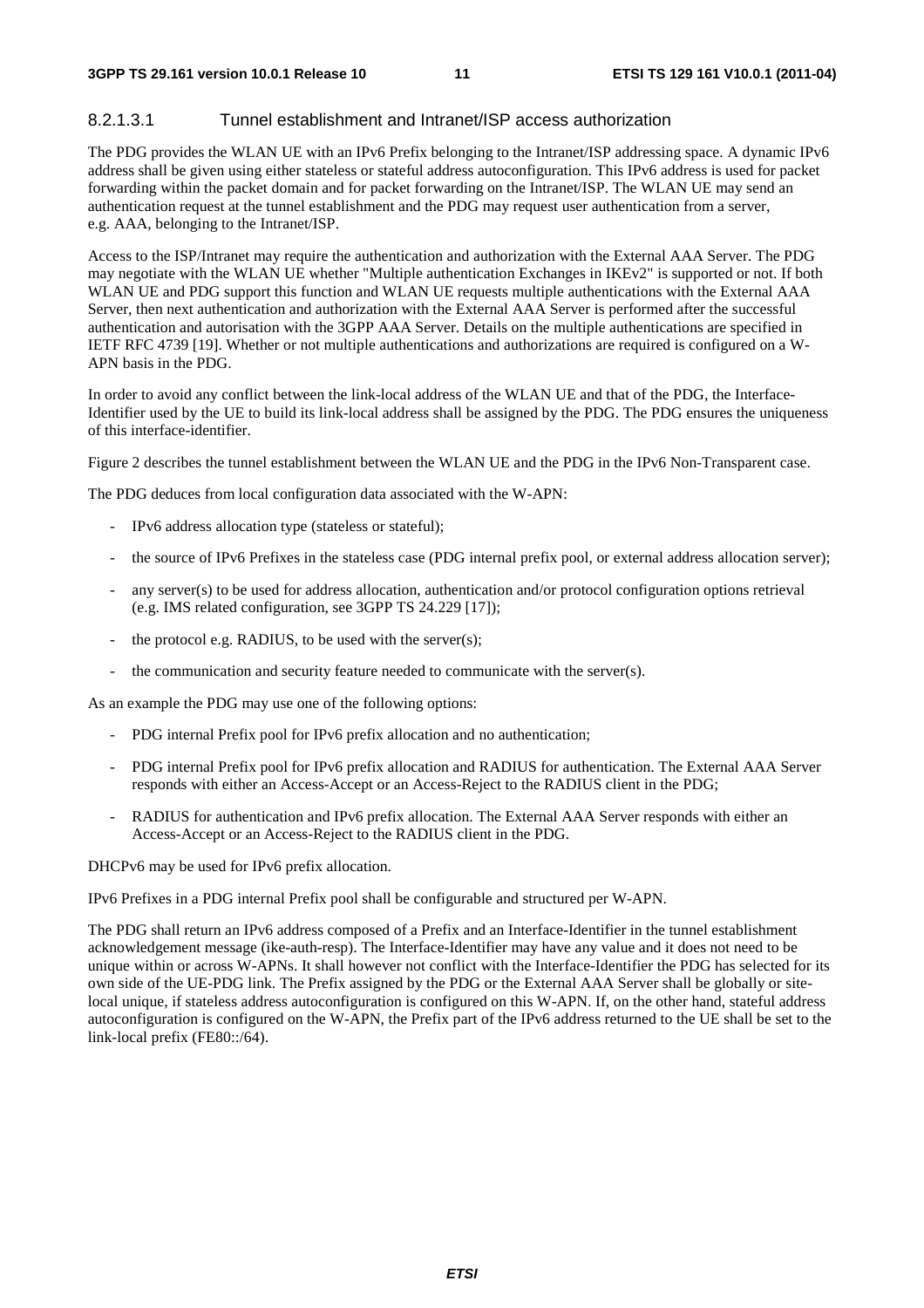

#### NOTE: DHCPv6 may be used or IPv6 prefix allocation.

#### **Figure 2: Tunnel establishment and Intranet/ISP access authorization**

#### 8.2.1.3.2 IPv6 Stateless Address Autoconfiguration

The tunnel establishment and Intranet/ISP access authorization is followed by a stateless address autoconfiguration procedure, which provides the WLAN UE with an IPv6 Global or Site-Local Unicast Address for the Intranet/ISP. (A terminal, e.g. a PC or a PDA with the WLAN UE may not have been able to receive the IP address during the 3GPP specific tunnel establishment signalling).

The procedure describing W-APNs configured to use Stateless Address Autoconfiguration may be as follows, (for details refer to RFC 2462 [15] and RFC 2461 [14]):

- After the tunnel establishment, the PDG starts sending Router Advertisements periodically in the tunnel towards the WLAN UE, with the M-flag cleared to indicate stateless address autoconfiguration.
- The UE may issue a Router Solicitation directly after the user plane establishment. This shall trigger the PDG to send a Router Advertisement immediately.
- The Prefix sent in the Router Advertisements shall be identical to the Prefix returned earlier in the tunnel establishment acknowledgement.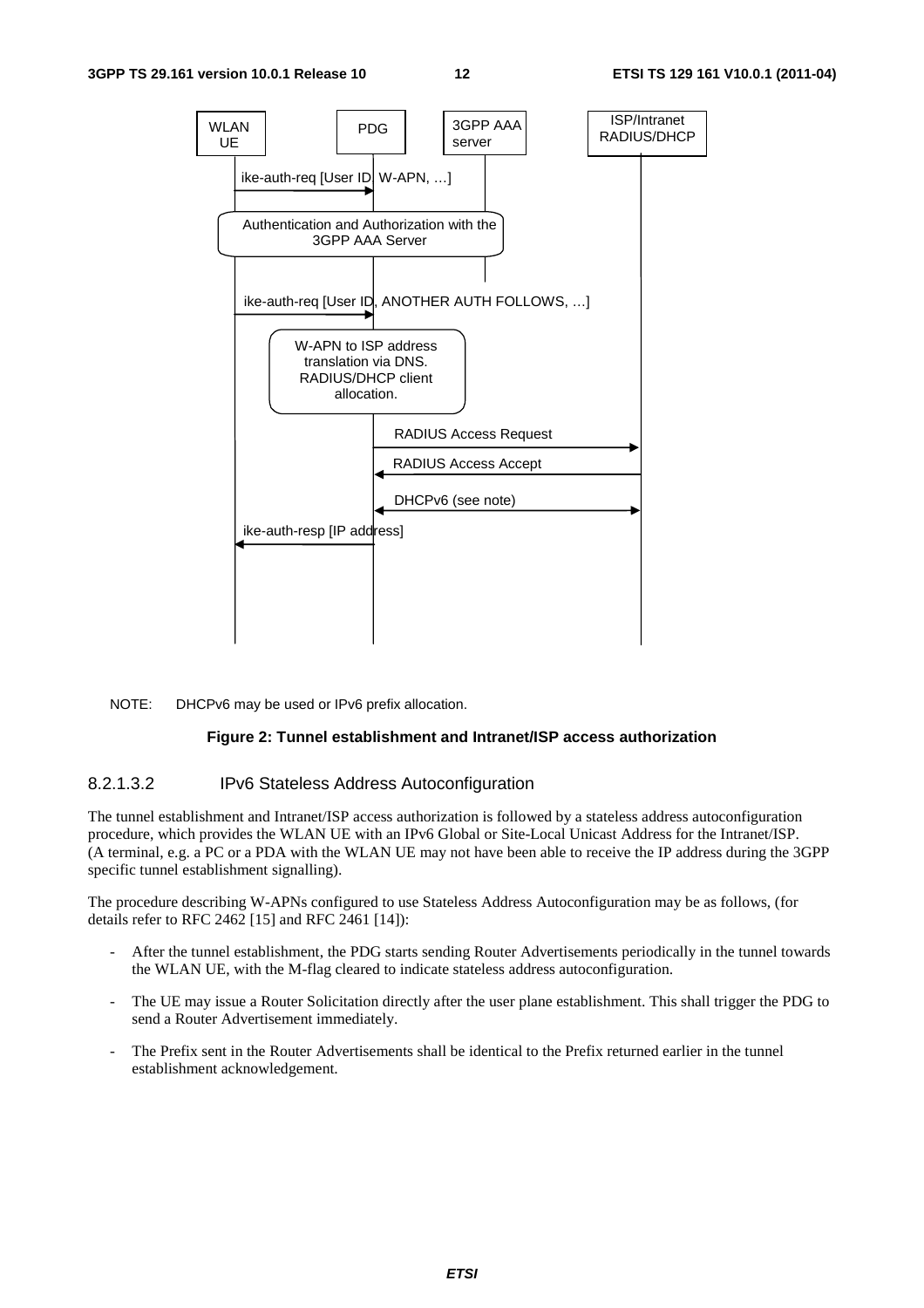

**Figure 3: IPv6 Stateless Address Autoconfiguration** 

#### 8.2.1.3.3 IPv6 Stateful Address Autoconfiguration

The tunnel establishment and Intranet/ISP access authorization is followed by a stateful address autoconfiguration procedure, which provides the WLAN UE with an IPv6 Global or Site-Local Unicast Address from the Intranet/ISP. The address has not yet been available during the tunnel establishment phase, but the UE requests the address from the Intranet/ISP by the stateful address autoconfiguration procedure. The PDG acts as a DHCP relay agent.

The procedure describing W-APNs configured to use Stateful Address Autoconfiguration may be as follows, (for details refer to RFC 2461 [14] and RFC 3315 [9]):

- The UE issues a Router Solicitation after the user plane establishment.
- This triggers the PDG to start sending Router Advertisements periodically in the tunnel towards the WLAN UE, with the M-flag set to indicate stateful address autoconfiguration and with no IPv6 prefix.
- When the UE receives the Router Advertisement with the M-flag set, it starts a DHCPv6 configuration including a request for an IPv6 address.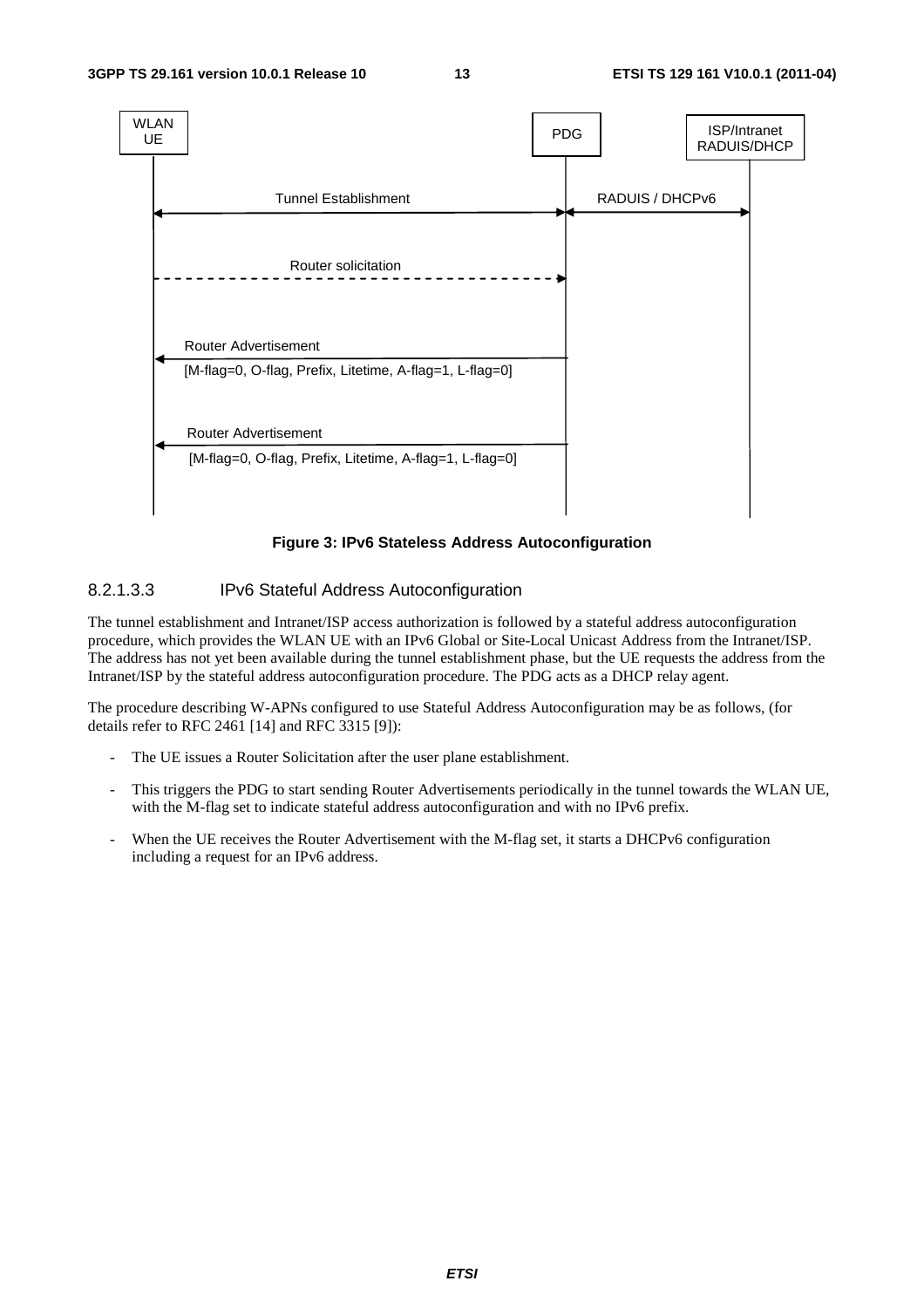

**Figure 4: IPv6 Stateful Address Autoconfiguration** 

#### 8.2.1.3.4 IPv6 Router Configuration Variables in the PDG

Refer to 3GPP TS 29.061 [4], subclause "IPv6 Router Configuration Variables in the GGSN".

# 8.3 Numbering and addressing

Refer to 3GPP TS 23.234 [1] and 3GPP TS 29.061 [4].

### 8.4 Charging

Refer to 3GPP TS 23.234 [1] and 3GPP TS 29.234 [2].

### 8.5 Domain Name System server (DNS Server)

Provision of Domain Name services shall be provided by the PLMN operators in the transparent case and the ISP in the non-transparent case. (DNS documentation is provided in RFC 1034 [6] and RFC 1035 [7]).

### 8.6 IP Multicast access

The Packet Domain with 3GPP – WLAN interworking access may allow an access to IP Multicast traffic coming from an external network. The support of IP Multicast in the Packet Domain is optional.

In order for the Packet Core Network with WLAN interworking access to support Multicast traffic that allows the WLAN UE to subscribe to multicast groups from outside the PLMN, the PDG shall support IGMP (IPv4) and/or MLD (IPv6) and one or more Inter-Router Multicast protocols, such as DVMRP, MOSPF, or PIM-SM.

For details, refer to 3GPP TS 29.061 [4], subclause "IP Multicast access".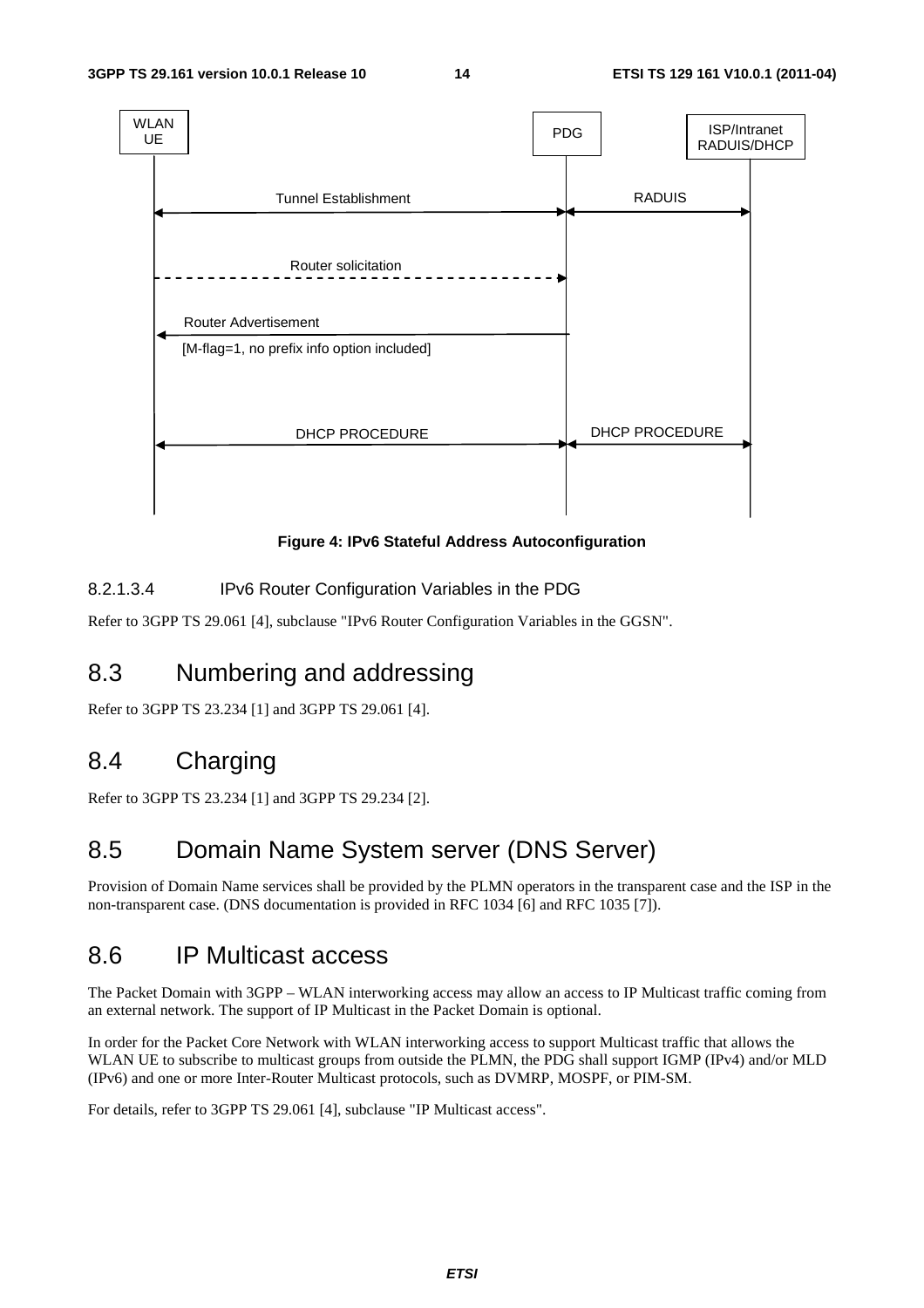# 9 Interworking with PDN (DHCP)

### 9.1 General

In current LAN environments the most commonly used configuration protocol is DHCP (Dynamic Host Configuration Protocol, RFC 2131 [8]) and DHCPv6 (Dynamic Host Configuration Protocol for IPv6, RFC 3315 [9]). It provides a mechanism for passing a large set of configuration parameters to hosts connected to a TCP/IP network (IP address, sub-net mask, domain name, MTU, etc.) in an automatic manner. Moreover DHCP may assign IP addresses to clients for a finite lease time, allowing for sequential reassignment of addresses to different users.

The lease time is chosen by the administrator of the DHCP server (in the external network), and is therefore out of the scope of the present document.

The Packet Domain offers the end user the possibility to run DHCP end-to-end the same way as he does when connected directly to a LAN (e.g. an enterprise Intranet). No modifications should be required in common implementations of DHCP clients and servers. However a Packet Domain-specific DHCP relay agent, refer to RFC 2131 [8] and RFC 3315 [9],is needed in the PDG so as to allow correct routing of DHCP requests and replies between the WLAN UE and the DHCP servers.

### 9.2 Address allocation by the Intranet or ISP

Address allocation schemes using DHCP are described in subclause "Access to Internet, Intranet or ISP through Packet Domain", with details for IPv4 in RFC 2131 [8] and for IPv6 in RFC 3315 [9].

### 9.3 Other configuration by the Intranet or ISP (IPv6 only)

When using IPv6, in some situations the WLAN UE may need additional configuration information from the Intranet or ISP besides the IP address. It may for example be IMS related configuration options (see 3GPP TS 24.229 [17]). If the UE is DHCP capable and the IPv6 address has been allocated using Stateless Address Autoconfiguration, the UE may use a procedure as in the example in figure 5 to configure additional external network protocol parameters, or other parameters that apply to the Intranet or ISP. The PDG shall in this case indicate to the UE that there is additional configuration information to retrieve by setting the O-flag in the Router Advertisements. This shall be configured per W-APN in the PDG.

The following bullets describe an example of a signal flow, where the UE directs an Information-Request to the All\_DHCP\_Relay\_Agents\_and\_Servers multicast address. The UE may also direct the message to a specific server instead of all servers. For a detailed description of the DHCPv6 messages refer to the DHCPv6 RFC 3315 [9]. The sequence is depicted in figure 5.

- 1) A Router Advertisement with the O-flag set is sent from the PDG to the UE to indicate to it to retrieve other configuration information.
- 2) The UE sends an INFORMATION-REQUEST message with the IP destination address set to the All\_DHCP\_Relay\_Agents\_and\_Servers multicast address defined in the DHCPv6 RFC 3315 [9]. The source address shall be the link-local address of the UE. The DHCP relay agent in the PDG shall forward the message.
- 3) DHCP servers receiving the forwarded INFORMATION-REQUEST message reply by sending a RELAY-REPLY message, with the "Relay Message" option including a REPLY message with the requested configuration parameters.

The UE chooses one of the possibly several REPLY messages and extracts the configuration information.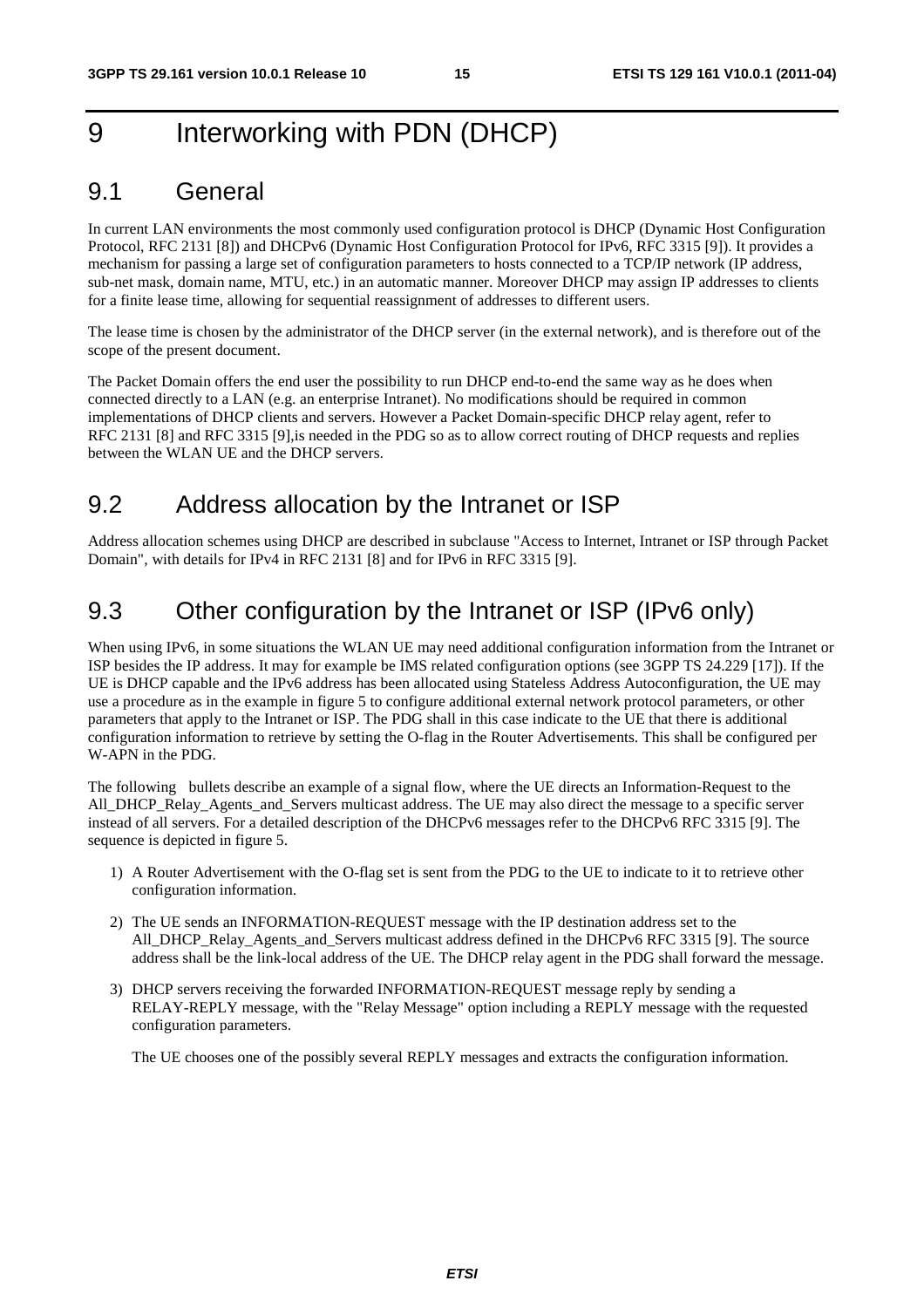

**Figure 5: DHCPv6 other configuration signal flow** 

# 10 Interworking between Packet Domains

Refer to 3GPP TS 23.234 [1].

# 11 Usage of RADIUS on Wi interface

NOTE: The application of procedures in subclause 11.1 is not recommended. The application of procedures in subclause 11.3 is only recommended if user authentication and authorisation is not required. The procedures of those flows are incomplete for the following reason: In order to perform RADIUS Authentication, user ID and password information have to be passed from WLAN UE to PDG. However, this function is missing in the IKEv2 protocol that 3GPP TS 33.234 [16] refers in this release. In addition, user authentication and authorisation with AAA server will be standardised in release 7.

A PDG may, on a per W-APN basis, use RADIUS authentication to authenticate a user and RADIUS accounting to provide information to an External AAA (Authentication, Authorization and Accounting) server.

### 11.1 RADIUS Authentication and Authorization

RADIUS authentication and authorization shall be used according to RFC 2865 [10] and RFC 3162 [11].

The RADIUS client function may reside in a PDG. When the PDG receives a tunnel establishment request, the RADIUS client function may initiate the authentication and authorization procedure with the External AAA Server after the successful authentication and autorisation with the 3GPP AAA Server.

The following procedure may take place depending on an ability of the External AAA Server. Details on the following procedures are specified in 3GPP TS 33.234 [16].

The EAP procedure

This procedure is the most preferable configuration for the ISP/Intranet access. In this procedure, the External AAA Server shall support EAP extensions specified in the RADIUS (Remote Authentication Dial In User Service) Support for Extensible Authentication Protocol (EAP) [20].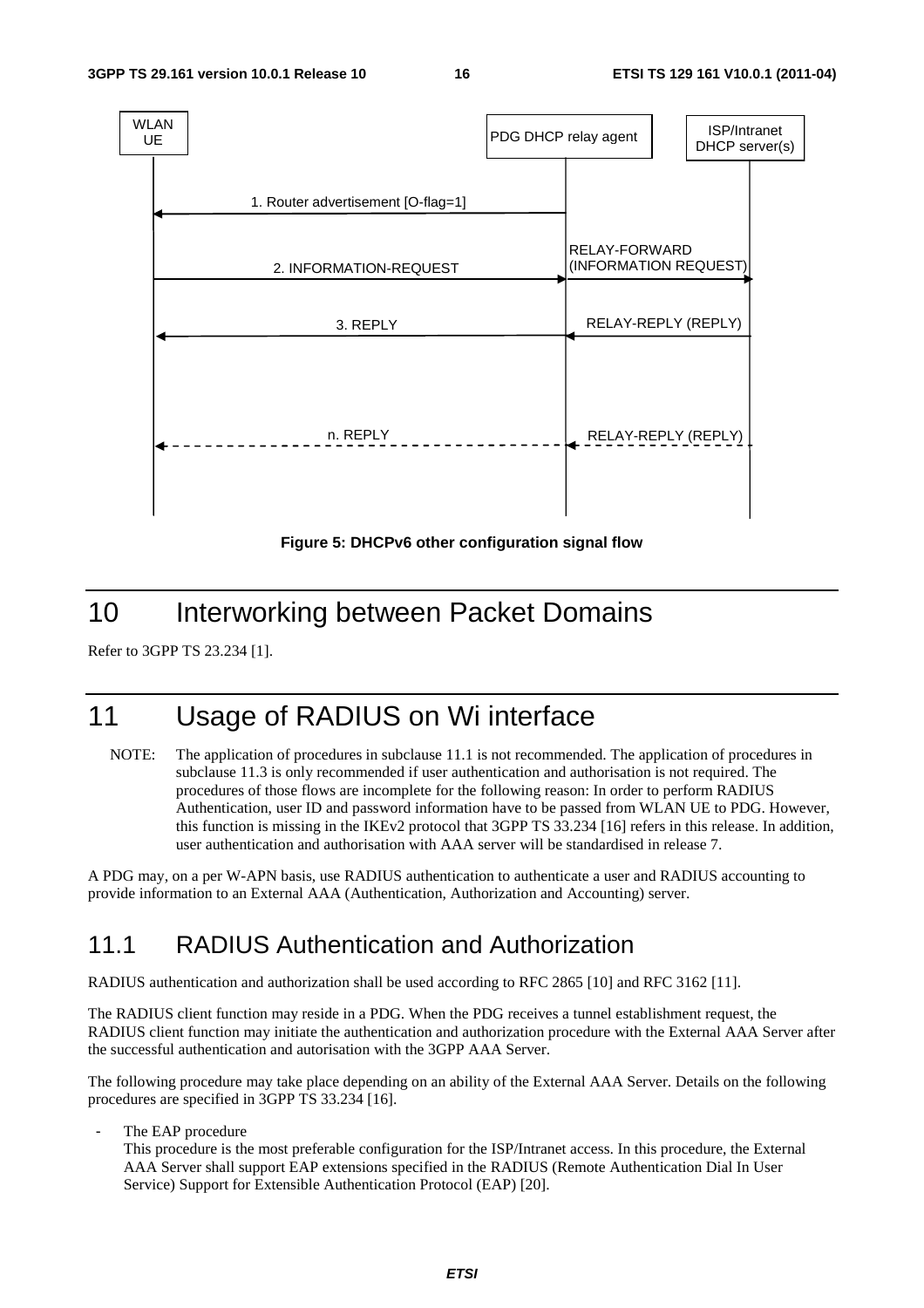- The PAP procedure This procedure is applied if the External AAA server performs PAP procedure.
- The CHAP procedure This procedure is applied if the External AAA server performs CHAP procedure.

The External AAA Server checks that the user can be accepted. The response (when positive) may contain network information, such as an IPv4 address or IPv6 prefix for the user.

The information delivered during the RADIUS authentication and authorization can be used to automatically correlate the users identity to the IPv4 address or IPv6 prefix, assigned/confirmed by the PDG or the External AAA Server respectively. The same procedure applies, in case of sending the authentication and authorization to a 'proxy' authentication server.

### 11.2 RADIUS Accounting

RADIUS Accounting shall be used according to RFC 2866 [12] and RFC 3162 [11].

The RADIUS accounting client function may reside in a PDG. The RADIUS accounting client may send information to an accounting server, which is identified during the W-APN provisioning. The accounting server may store this information and use it to automatically identify the user. This information can be trusted because the 3GPP network has authenticated the subscriber.

The Accounting-Request STOP and the Accounting ON and Accounting OFF messages may be used to ensure that information stored in the accounting server is synchronized with the PDG information.

### 11.3 Authentication, Authorization and Accounting message flows

Figure 6 presents the RADIUS message flows between a PDG and an Authentication, Authorization and Accounting (AAA) server. For details of the tunnel establishment and deletion signalling, refer to 3GPP TS 24.234 [3].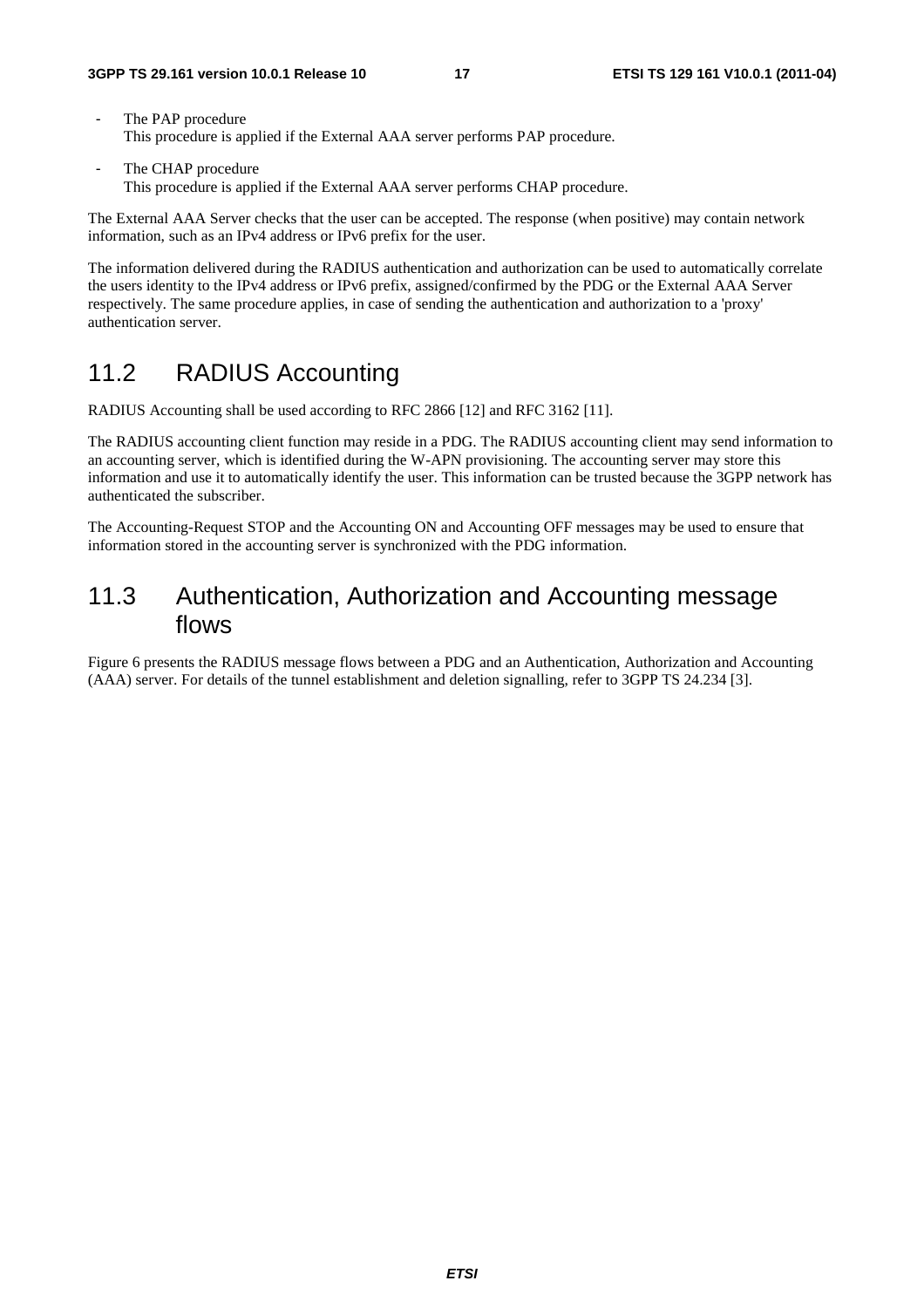

- NOTE 1: If some external applications require RADIUS Accounting request (Start) information before they can process user packets, then the selected W-APN (PDG) may be configured in such a way that the PDG drops user data until the Accounting Response (START) is received from the External AAA server. The PDG may wait for the Accounting Response (START) before sending the ike-auth response. The PDG may reject the tunnel establishment, if the Accounting Response (START) is not received.
- NOTE 2: Separate accounting and authentication servers may be used.<br>NOTE 3: The Accounting-Request (Start) message may be sent at a late
- The Accounting-Request (Start) message may be sent at a later stage, e.g. after IPv6 address has been assigned and PDP Context updated, in case of a stateful address autoconfiguration.

#### **Figure 6: RADIUS message flow**

When a PDG receives a tunnel establishment request (IKE-AUTH request) for a given W-APN, the PDG may (depending on the configuration for this W-APN) send a RADIUS Access-Request to an External AAA Server after the successful authentication and autorisation with the 3GPP AAA Server. The External AAA server authenticates and authorizes the user. If RADIUS is also responsible for IPv4 address or IPv6 prefix allocation, the External AAA Server shall return the allocated IPv4 address or IPv6 prefix in the Access-Accept message.

Even if the PDG was not involved in user authentication (e.g. transparent network access mode), it may send a RADIUS Accounting-Request START message to an External AAA Server. This message contains parameters, e.g. the tuple, which includes the user-id and IPv4 address or IPv6 prefix, to be used by application servers (e.g. WAP gateway) in order to identify the user. This message also indicates to the External AAA Server that the user session has started. The session is uniquely identified by the Acct-Session-Id that is composed of the Charging-Id and the PDG-Address.

If some external applications require RADIUS Accounting request (Start) information before they can process user packets, then the selected W-APN (PDG) may be configured in such a way that the PDG drops user data until the Accounting Response (START) is received from the AAA server. The PDG may wait for the Accounting Response (START) before sending the tunnels establishment response (IKE-AUTH response). The PDG may reject the tunnel establishment request, if the Accounting Response (START) is not received. The authentication and accounting servers may be separately configured for each W-APN.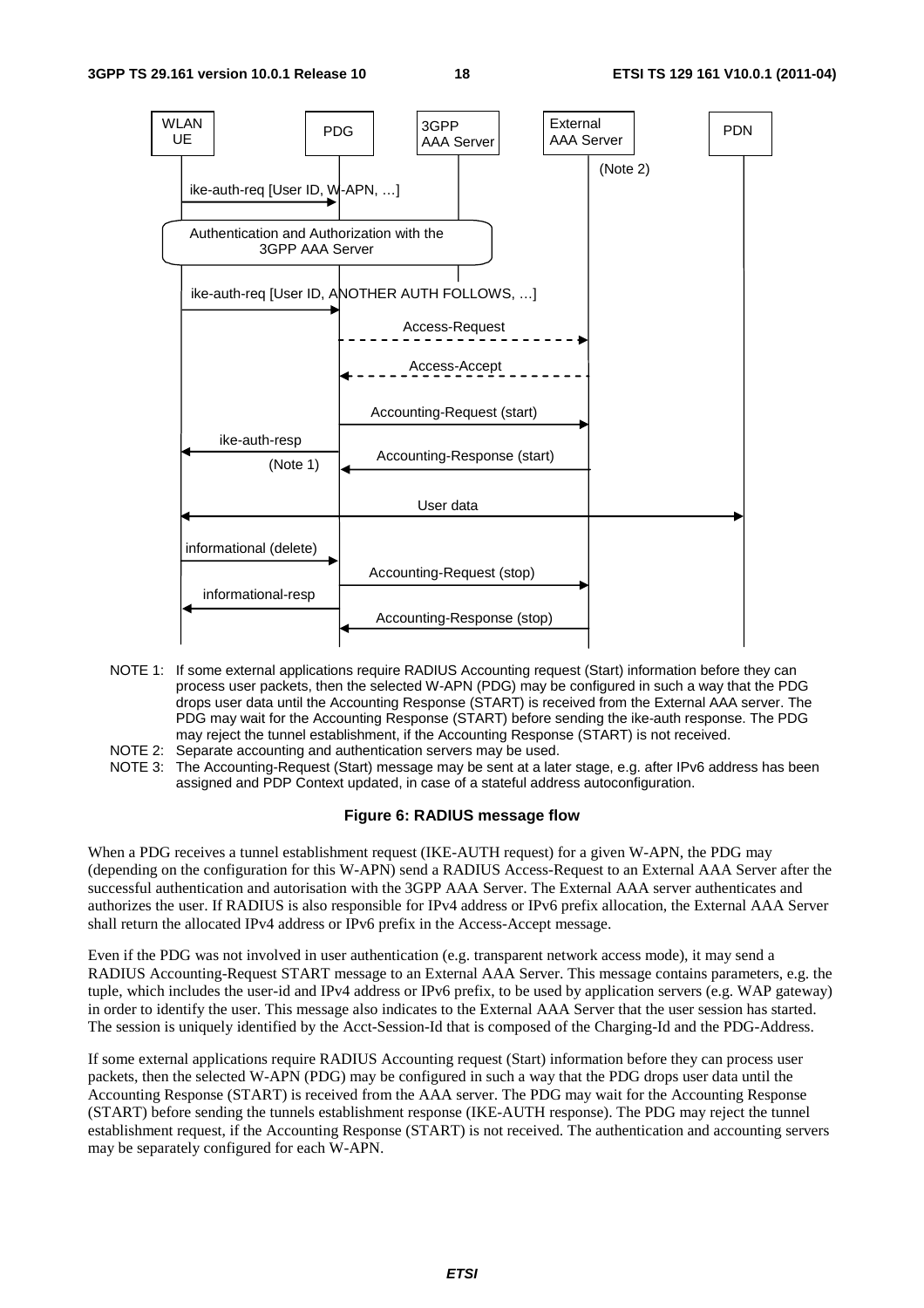At a stateful address autoconfiguration, no IPv4 address or IPv6 prefix is available at tunnel establishment. In that case the PDG may wait to send the Accounting-Request START message until the WLAN UE receives its IP address in a DHCP-REPLY.

When the PDG receives a delete tunnel request (*informational (delete)*) and providing a RADIUS Accounting-Request START message was sent previously, the PDG shall send a RADIUS Accounting-Request STOP message to the External AAA Server, which indicates the termination of this particular user session. The PDG shall immediately send a delete tunnel response (*informational-resp*), without waiting for an Accounting-Response STOP message from the AAA server.

The External AAA Server shall deallocate the IPv4 address or IPv6 prefix (if any) initially allocated to the subscriber, if there is no session for the subscriber.

Accounting-Request ON and Accounting-Request OFF messages may be sent from the PDG to the External AAA Server to ensure the correct synchronization of the session information in the PDG and the External AAA Server.

The PDG may send an Accounting-Request ON message to the External AAA Server to indicate that a restart has occurred. The External AAA Server may then release the associated resources.

Prior to a scheduled restart, the PDG may send Accounting-Request OFF message to the External AAA Server. The External AAA Server may then release the associated resources.

If an Access-Challenge is sent to the PDG when an Access-Request message is pending, the PDG shall silently discard the Access-Challenge message and it shall treat an Access-Challenge as though it had received an Access-Reject instead RFC 2865 [10].

### 11.4 List of RADIUS attributes

Refer to the 3GPP TS 29.061 [4], subclause "List of Radius attributes".

# 11a Usage of Diameter on Wi interface

As an operator option, it is also possible to use the Diameter protocol in order to provide Authentication, Authorization and Accounting services.

A PDG may, on a per W-APN basis, use Diameter authentication to authenticate a user and Diameter accounting to provide information to a Diameter server.

### 11a.1 Diameter Authentication

Diameter Authentication shall be used according to RFC 4005 [21].

The PDG and the Diameter server shall advertise the support of the Diameter NASREQ Application by including the value of the appropriate application identifier in the Capability-Exchange-Request and Capability-Exchange-Answer commands as specified in RFC 3588 [22].

The Diameter client function may reside in a PDG. When the PDG receives a tunnel establishment request, the Diameter client function may send the authentication information to an authentication server, which is identified during the W-APN provisioning.

The authentication server checks that the user can be accepted. The response (when positive) may contain network information, such as an IPv4 address or IPv6 prefix for the user.

The information delivered during the Diameter authentication can be used to automatically correlate the users identity to the IPv4 address or IPv6 prefix, assigned/confirmed by the PDG or the authentication server respectively. The same procedure applies, in case of sending the authentication to a 'proxy' authentication server.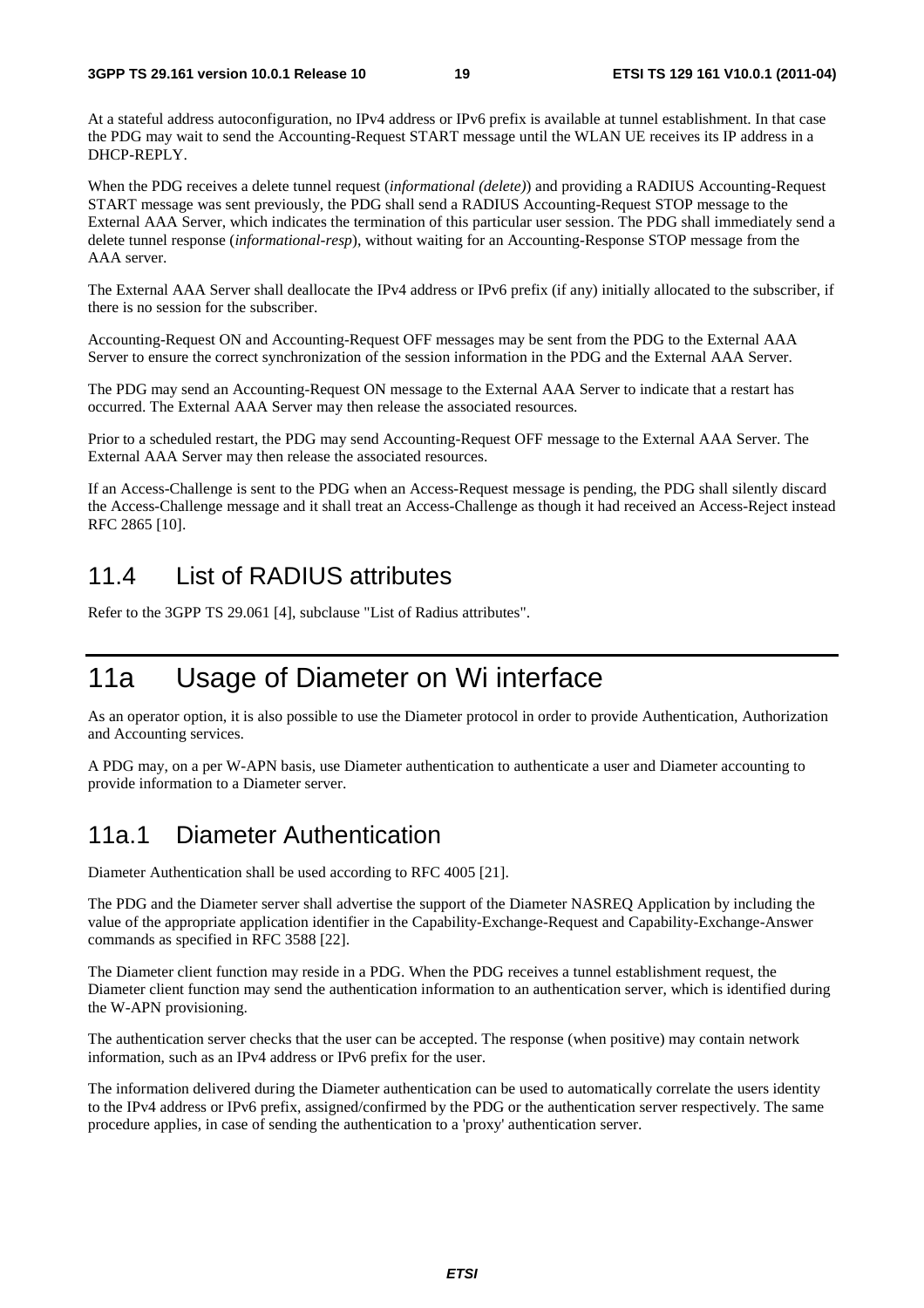### 11a.2 Diameter Accounting

Diameter Accounting shall be used according to RFC 4005 [21].

The Diameter accounting client function may reside in a PDG. The Diameter accounting client may send information to an accounting server, which is identified during the W-APN provisioning. The accounting server may store this information and use it to automatically identify the user. This information can be trusted because the 3GPP network has authenticated the subscriber.

### 11a.3 Authentication and accounting message flows

Figure 6a presents the Diameter message flows between a PDG and a Diameter server. For details of the tunnel establishment and deletion signalling, refer to 3GPP TS 24.234 [3].



- NOTE 1: If some external applications require Diameter Accounting request (START) information before they can process user packets, then the selected W-APN (PDG) may be configured in such a way that the PDG drops user data until the Accounting Answer (START) is received from the External AAA server. The PDG may wait for the Accounting Answer (START) before sending the ike-auth response. The PDG may reject the tunnel establishment, if the Accounting Answer (START) is not received.
- NOTE 2: Separate accounting and authentication servers may be used.
- NOTE 3: The Accounting-Request (START) message may be sent at a later stage, e.g. after IPv6 address has been assigned and PDP Context updated, in case of a stateful address autoconfiguration.

#### **Figure 6a: Diameter message flow**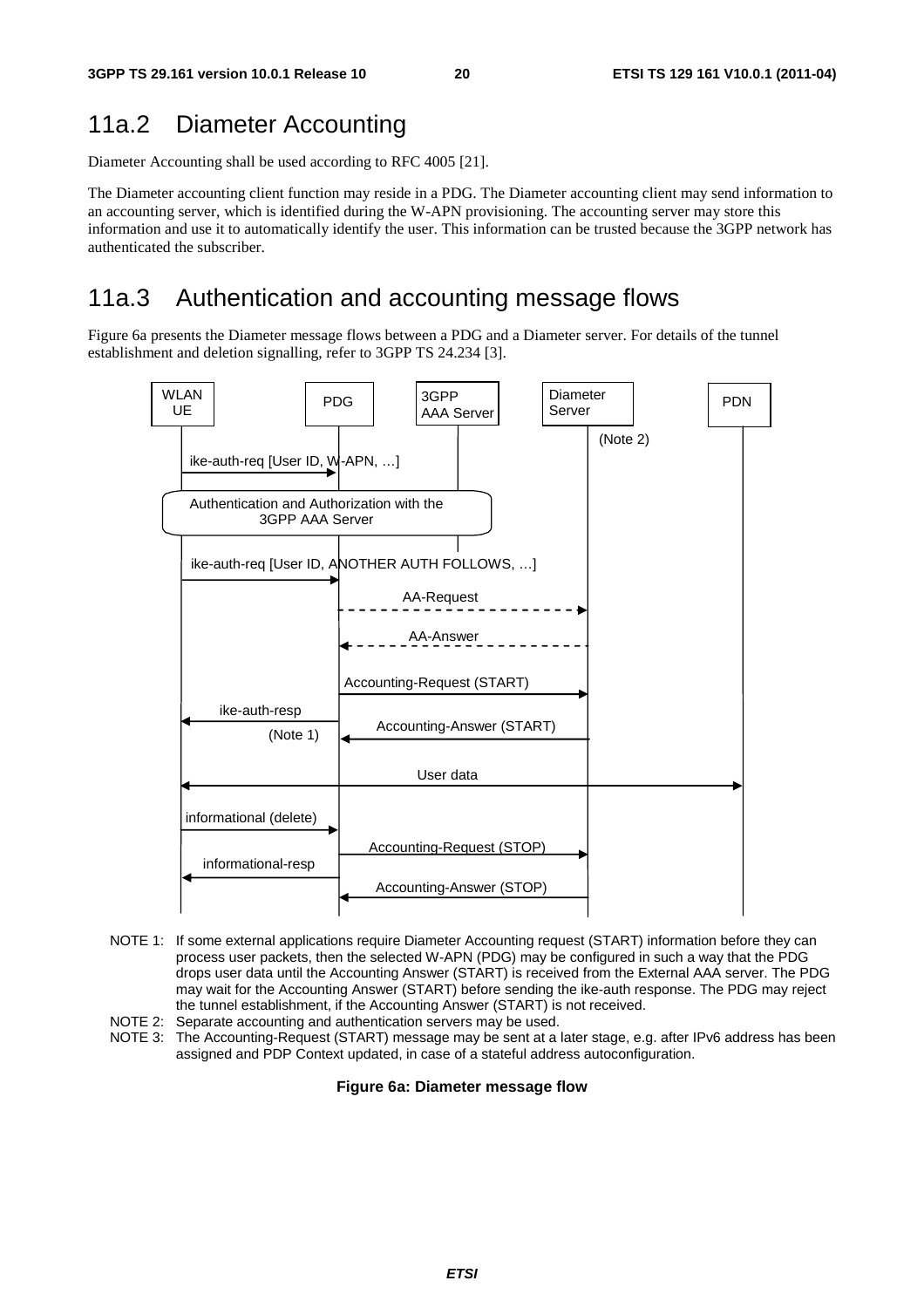When a PDG receives a tunnel establishment request (IKE-AUTH request) for a given W-APN, the PDG may (depending on the configuration for this W-APN) send a Diameter AA-Request to a Diameter Server after the successful authentication and autorisation with the 3GPP AAA Server. The Diameter server authenticates and authorizes the user. If Diameter is also responsible for IPv4 address or IPv6 prefix allocation, the Diameter Server shall return the allocated IPv4 address or IPv6 prefix in the AA-Answer message.

Even if the PDG was not involved in user authentication (e.g. transparent network access mode), it may send a Diameter Accounting-Request (START) message to a Diameter Server. This message contains parameters, e.g. the tuple, which includes the user-id and IPv4 address or IPv6 prefix, to be used by application servers (e.g. WAP gateway) in order to identify the user. This message also indicates to the Diameter Server that the user session has started.

If some external applications require Diameter Accounting request (START) information before they can process user packets, then the selected W-APN (PDG) may be configured in such a way that the PDG drops user data until the Accounting Answer (START) is received from the Diameter server. The PDG may wait for the Accounting Answer (START) before sending the tunnels establishment response (IKE-AUTH response). The PDG may reject the tunnel establishment request, if the Accounting Answer (START) is not received. The authentication and accounting servers may be separately configured for each W-APN.

At a stateful address autoconfiguration, no IPv4 address or IPv6 prefix is available at tunnel establishment. In that case the PDG may wait to send the Accounting-Request (START) message until the WLAN UE receives its IP address in a DHCP-REPLY.

When the PDG receives a delete tunnel request (*informational (delete)*) and providing a Diameter Accounting-Request (START) message was sent previously, the PDG shall send a Diameter Accounting-Request (STOP) message to the Diameter Server, which indicates the termination of this particular user session. The PDG shall immediately send a delete tunnel response (*informational-resp*), without waiting for an Accounting-Answer (STOP) message from the Diameter server.

The Diameter Server shall deallocate the IPv4 address or IPv6 prefix (if any) initially allocated to the subscriber, if there is no session for the subscriber.

### 11a.4 Wi Diameter messages and AVPs

Refer to the 3GPP TS 29.061 [4], subclauses "Gi Diameter messages" and "Gi specific AVPs".

# 12 Usage of RADIUS on Pp interface

### 12.1 General

The Pp interface is defined in 3GPP TS 23.141 [18] and allows the PDG to report presence relevant events to the Presence Network Agent (such as tunnel establishment/removal, allocation of the remote IP address for the WLAN UE). The Pp interface is implemented by reusing mechanisms of RADIUS authentication and accounting via Wi interface as defined in clause 11.

### 12.2 Radius Profile for Pp interface

The RADIUS interface on Wi reference point as defined in Clause 11 is used for the Pp Reference Point as clarified in the Profile in this Clause.

Only the following messages are required for the Radius Profile for the Pp reference Point:

- Accounting-Request START
- Accounting-Response START
- Accounting-Request STOP
- Accounting-Response STOP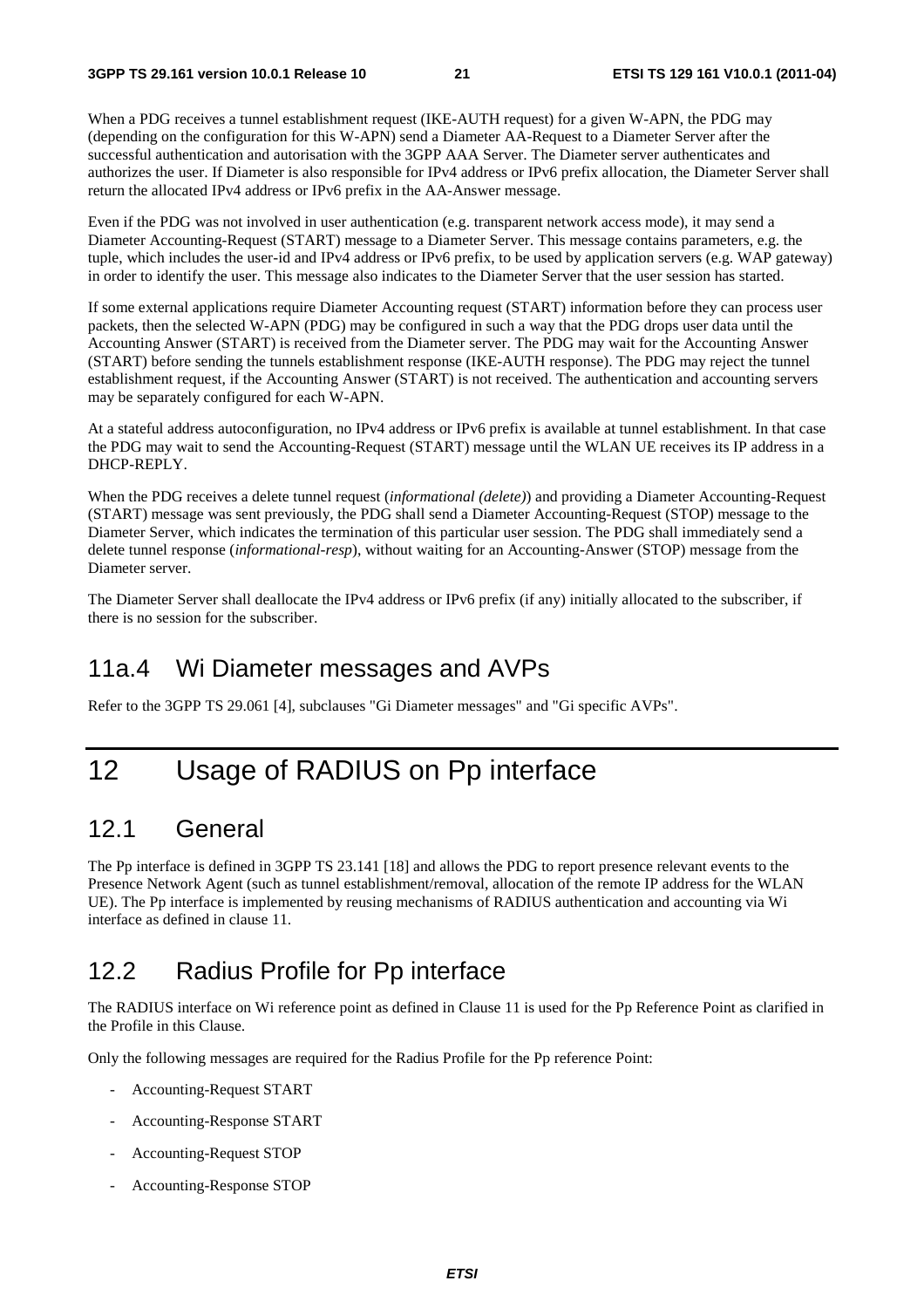For the Radius Profile for the Pp Reference Point, only the mandatory Parameters within the Accounting-Request START and Accounting-Request STOP messages according to 3GPP TS 29.061 [4] Clauses 16.4.3 and 16.4.4, respectively, and the Parameter "Calling-Station-Id" need to be supported. The usage of other parameters is optional. They may be ignored by the Presence Network Agent.

### 12.3 Interconnecting the Presence Network Agent and the PDG

The Presence Network Agent may be directly attached to the PDG or via a Radius Proxy.

If the PDG needs to connect both to some AAA server via the Wi interface and a Presence Network Agent via the Pp interface for the same APN, but supports only a single RADIUS interface, the PDG can be directly attached to that AAA server. The Presence Network Agent can in turn be attached to that AAA server, which acts as a RADIUS proxy. If the AAA server is configured as a RADIUS Proxy between the Presence Network Agent and the PDG, the Radius Profile for the Pp Reference Point shall be applicable on the interface between the Presence Network Agent and the AAA server.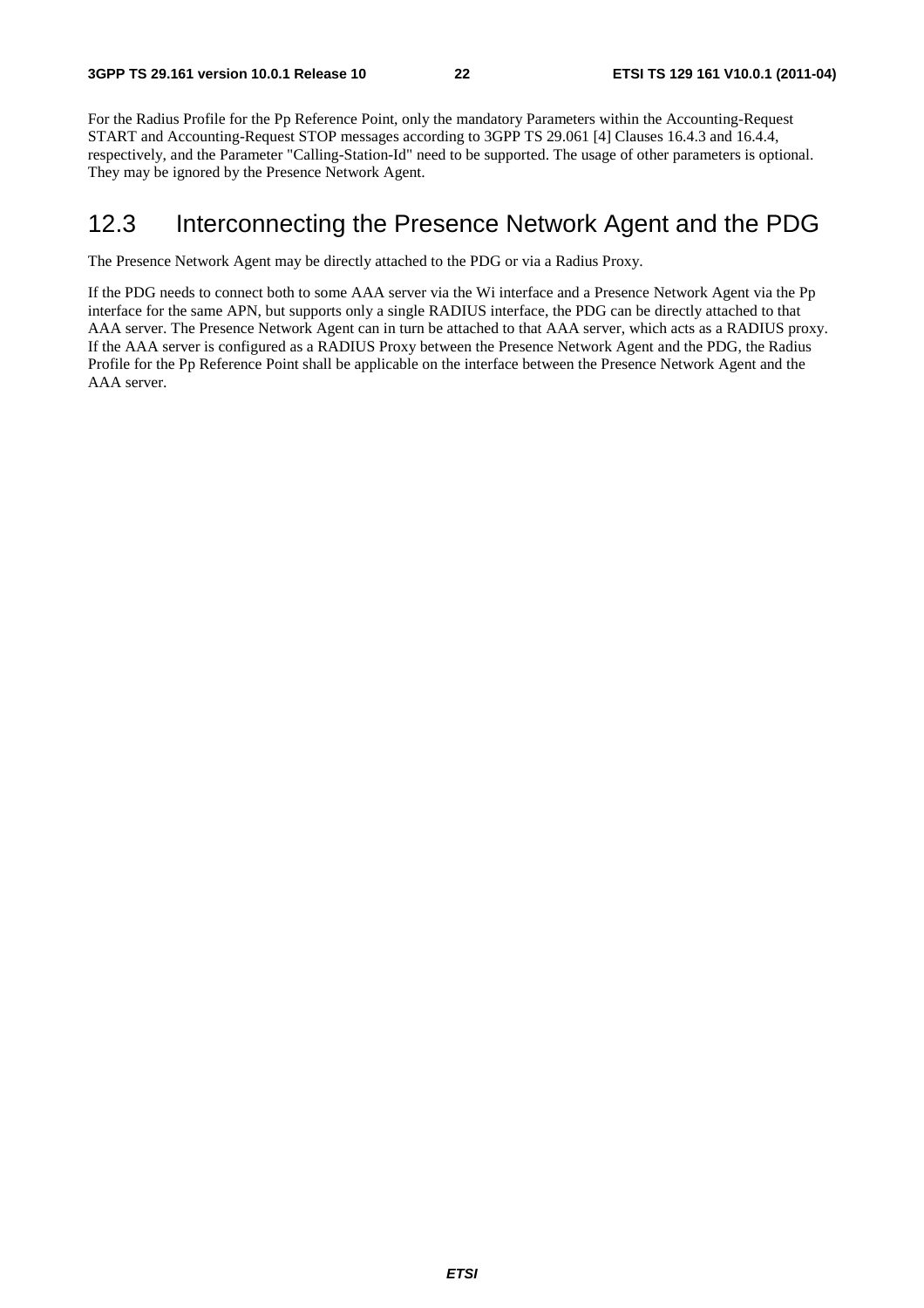# Annex A (informative): Change history

| <b>Change history</b> |      |               |    |            |                                                                 |        |            |
|-----------------------|------|---------------|----|------------|-----------------------------------------------------------------|--------|------------|
| Date                  | TSG# | TSG Doc.      | CR | <b>Rev</b> | <b>Subject/Comment</b>                                          | Old    | <b>New</b> |
| 2004-09               | 25   | NP-040344     |    |            | Approved by CN Plenary and placed under change control          | 2.0.1  | 6.0.0      |
| 2005-06               | 28   | CP-050041 002 |    | 2          | Pp Interface                                                    | 6.0.0  | 6.1.0      |
| 2006-06               | 32   | CP-0603481005 |    | 4          | Depreciating authentication and authorization functions         | 6.1.0  | 6.2.0      |
| 2006-06               | 32   | CP-060226 003 |    |            | Introduction of I-WLAN Private Network Access                   | 6.2.0  | 7.0.0      |
| 2006-06               | 32   | CP-0602251004 |    |            | Usage of Diameter over the Wi interface                         | 6.2.0  | 7.0.0      |
| 2006-12               | 34   | CP-0606281006 |    | 2          | Authentication, Authorization, and Accounting message flows for | 7.0.0  | 7.1.0      |
|                       |      |               |    |            | Diameter Wi interface                                           |        |            |
| 2006-12               | 34   | CP-0606221008 |    |            | Correcting a reference to TS 29.061 in TS 29.161                | 7.0.0  | 7.1.0      |
| 2007-03               | 35   | CP-0700931009 |    |            | Update reference                                                | 7.1.0  | 7.2.0      |
| 2008-12               | 42   |               |    |            | Upgraded to v8.0.0 due to simple upgrade without no technical   | 7.2.0  | 8.0.0      |
|                       |      |               |    |            | change                                                          |        |            |
| 2009-12               | 46   |               |    |            | Automatic upgrade from previous Release                         | 8.0.0  | 9.0.0      |
| 2011-03               | 51   |               |    |            | Automatic upgrade from previous Release version 9.0.0           | 9.0.0  | 10.0.0     |
| 2011-03               | 51   |               |    |            | Correction of heading and numbering made by MCC                 | 10.0.0 | 10.0.1     |